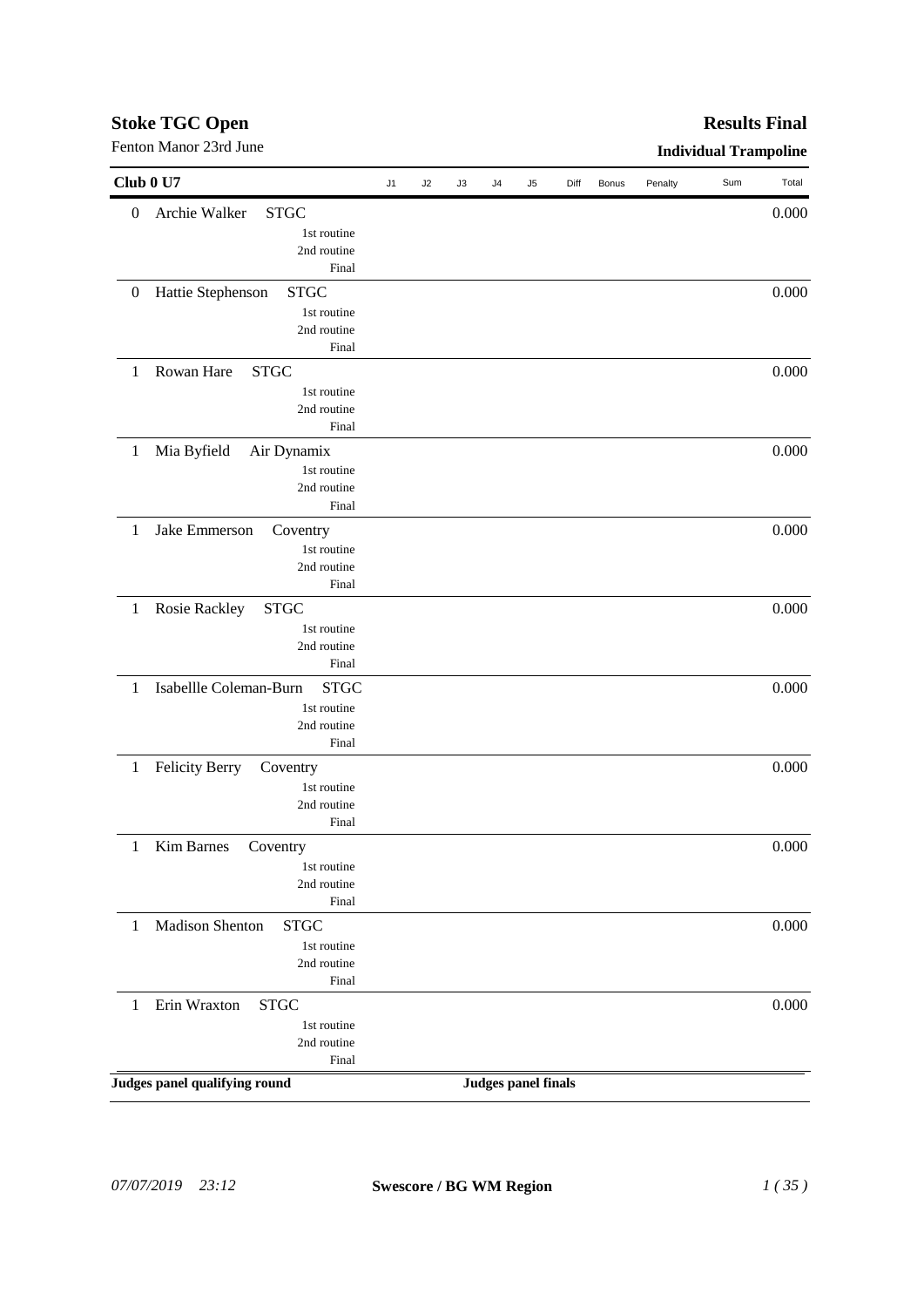|                  | Fenton Manor 23rd June                     |    |    |    |    |    |      |       |         | <b>Individual Trampoline</b> |       |
|------------------|--------------------------------------------|----|----|----|----|----|------|-------|---------|------------------------------|-------|
|                  | Club 0 U9                                  | J1 | J2 | J3 | J4 | J5 | Diff | Bonus | Penalty | Sum                          | Total |
| $\boldsymbol{0}$ | <b>Emily Leese</b><br><b>STGC</b>          |    |    |    |    |    |      |       |         |                              | 0.000 |
|                  | 1st routine                                |    |    |    |    |    |      |       |         |                              |       |
|                  | 2nd routine                                |    |    |    |    |    |      |       |         |                              |       |
|                  | Final                                      |    |    |    |    |    |      |       |         |                              |       |
| $\boldsymbol{0}$ | Ryan Ashley<br><b>STGC</b>                 |    |    |    |    |    |      |       |         |                              | 0.000 |
|                  | 1st routine                                |    |    |    |    |    |      |       |         |                              |       |
|                  | 2nd routine                                |    |    |    |    |    |      |       |         |                              |       |
|                  | Final                                      |    |    |    |    |    |      |       |         |                              |       |
| $\boldsymbol{0}$ | Jayden Price<br><b>STGC</b>                |    |    |    |    |    |      |       |         |                              | 0.000 |
|                  | 1st routine                                |    |    |    |    |    |      |       |         |                              |       |
|                  | 2nd routine                                |    |    |    |    |    |      |       |         |                              |       |
|                  | Final                                      |    |    |    |    |    |      |       |         |                              |       |
| $\mathbf{0}$     | Nina Havettova<br><b>STGC</b>              |    |    |    |    |    |      |       |         |                              | 0.000 |
|                  | 1st routine                                |    |    |    |    |    |      |       |         |                              |       |
|                  | 2nd routine                                |    |    |    |    |    |      |       |         |                              |       |
|                  | Final                                      |    |    |    |    |    |      |       |         |                              |       |
| $\boldsymbol{0}$ | <b>Emily Barden</b><br><b>STGC</b>         |    |    |    |    |    |      |       |         |                              | 0.000 |
|                  | 1st routine                                |    |    |    |    |    |      |       |         |                              |       |
|                  | 2nd routine                                |    |    |    |    |    |      |       |         |                              |       |
|                  | Final                                      |    |    |    |    |    |      |       |         |                              |       |
| $\boldsymbol{0}$ | Lydia Jolley<br><b>STGC</b>                |    |    |    |    |    |      |       |         |                              | 0.000 |
|                  | 1st routine                                |    |    |    |    |    |      |       |         |                              |       |
|                  | 2nd routine                                |    |    |    |    |    |      |       |         |                              |       |
|                  | Final                                      |    |    |    |    |    |      |       |         |                              |       |
| $\boldsymbol{0}$ | Sofia Ava Ward<br><b>STGC</b>              |    |    |    |    |    |      |       |         |                              | 0.000 |
|                  | 1st routine                                |    |    |    |    |    |      |       |         |                              |       |
|                  | 2nd routine                                |    |    |    |    |    |      |       |         |                              |       |
|                  | Final                                      |    |    |    |    |    |      |       |         |                              |       |
| $\theta$         | Frankie Deaville<br><b>STGC</b>            |    |    |    |    |    |      |       |         |                              | 0.000 |
|                  | 1st routine                                |    |    |    |    |    |      |       |         |                              |       |
|                  | 2nd routine                                |    |    |    |    |    |      |       |         |                              |       |
|                  | Final                                      |    |    |    |    |    |      |       |         |                              |       |
| $\boldsymbol{0}$ | <b>Constance Forest-Hay</b><br><b>STGC</b> |    |    |    |    |    |      |       |         |                              | 0.000 |
|                  | 1st routine                                |    |    |    |    |    |      |       |         |                              |       |
|                  | 2nd routine                                |    |    |    |    |    |      |       |         |                              |       |
|                  | Final                                      |    |    |    |    |    |      |       |         |                              |       |
| $\boldsymbol{0}$ | Holly Warrington<br><b>STGC</b>            |    |    |    |    |    |      |       |         |                              | 0.000 |
|                  | 1st routine                                |    |    |    |    |    |      |       |         |                              |       |
|                  | 2nd routine                                |    |    |    |    |    |      |       |         |                              |       |
|                  | Final                                      |    |    |    |    |    |      |       |         |                              |       |
| $\theta$         | Daanish Ashiraf<br><b>STGC</b>             |    |    |    |    |    |      |       |         |                              | 0.000 |
|                  | 1st routine                                |    |    |    |    |    |      |       |         |                              |       |
|                  | 2nd routine                                |    |    |    |    |    |      |       |         |                              |       |
|                  | Final                                      |    |    |    |    |    |      |       |         |                              |       |
| $\boldsymbol{0}$ | Zara Isaak<br>Coventry                     |    |    |    |    |    |      |       |         |                              | 0.000 |
|                  | 1st routine                                |    |    |    |    |    |      |       |         |                              |       |
|                  | 2nd routine                                |    |    |    |    |    |      |       |         |                              |       |
|                  | Final                                      |    |    |    |    |    |      |       |         |                              |       |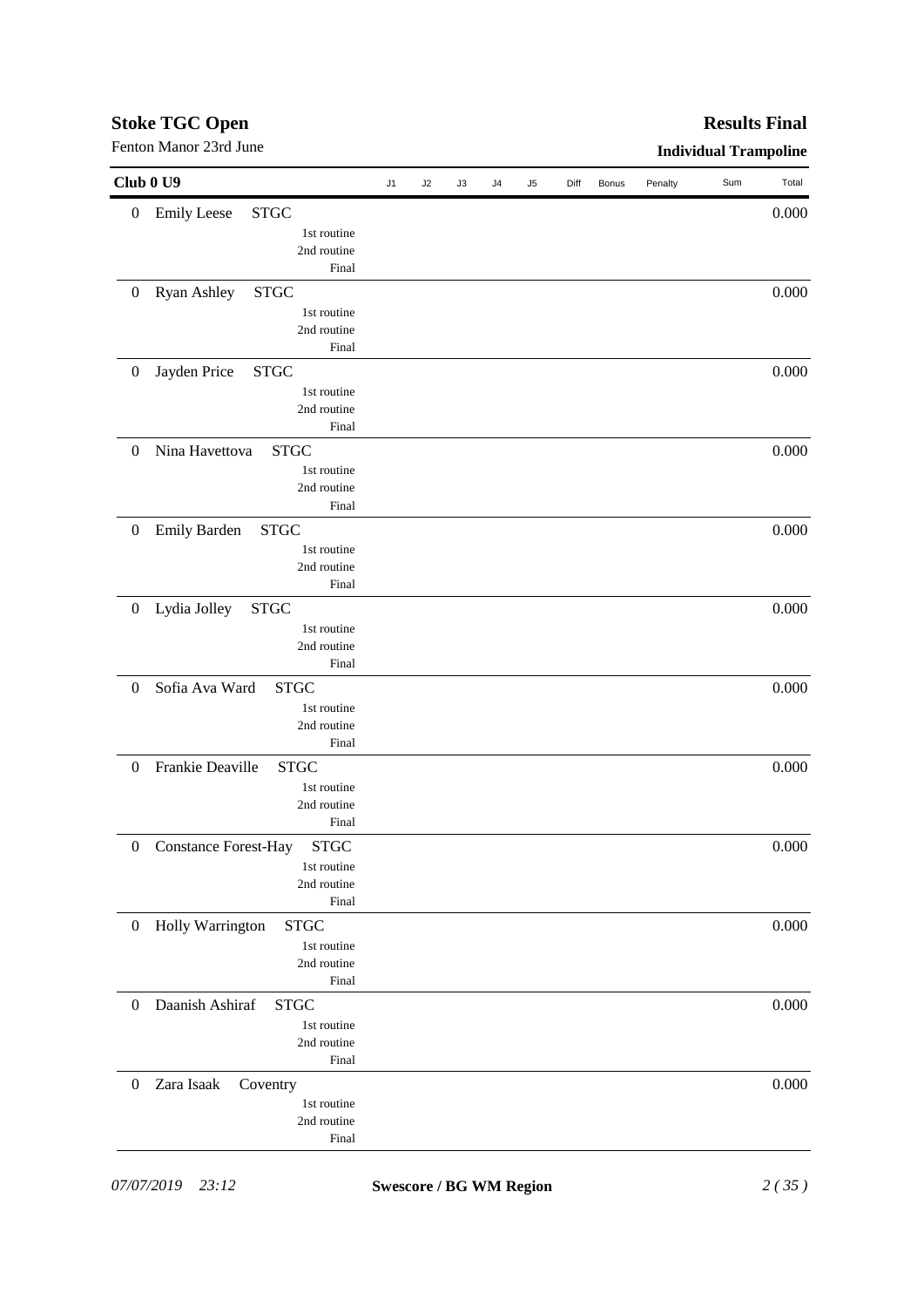## **Results Final**

Fenton Manor 23rd June

| Club 0 U9      |                               |                                                    | J <sub>1</sub> | J2 | J3 | J4 | J5                  | Diff | <b>Bonus</b> | Penalty | Sum | Total |
|----------------|-------------------------------|----------------------------------------------------|----------------|----|----|----|---------------------|------|--------------|---------|-----|-------|
| $\theta$       | <b>Christine Barnes</b>       | Coventry<br>1st routine<br>2nd routine<br>Final    |                |    |    |    |                     |      |              |         |     | 0.000 |
| $\overline{0}$ | Grace Ashley                  | <b>STGC</b><br>1st routine<br>2nd routine<br>Final |                |    |    |    |                     |      |              |         |     | 0.000 |
|                | Judges panel qualifying round |                                                    |                |    |    |    | Judges panel finals |      |              |         |     |       |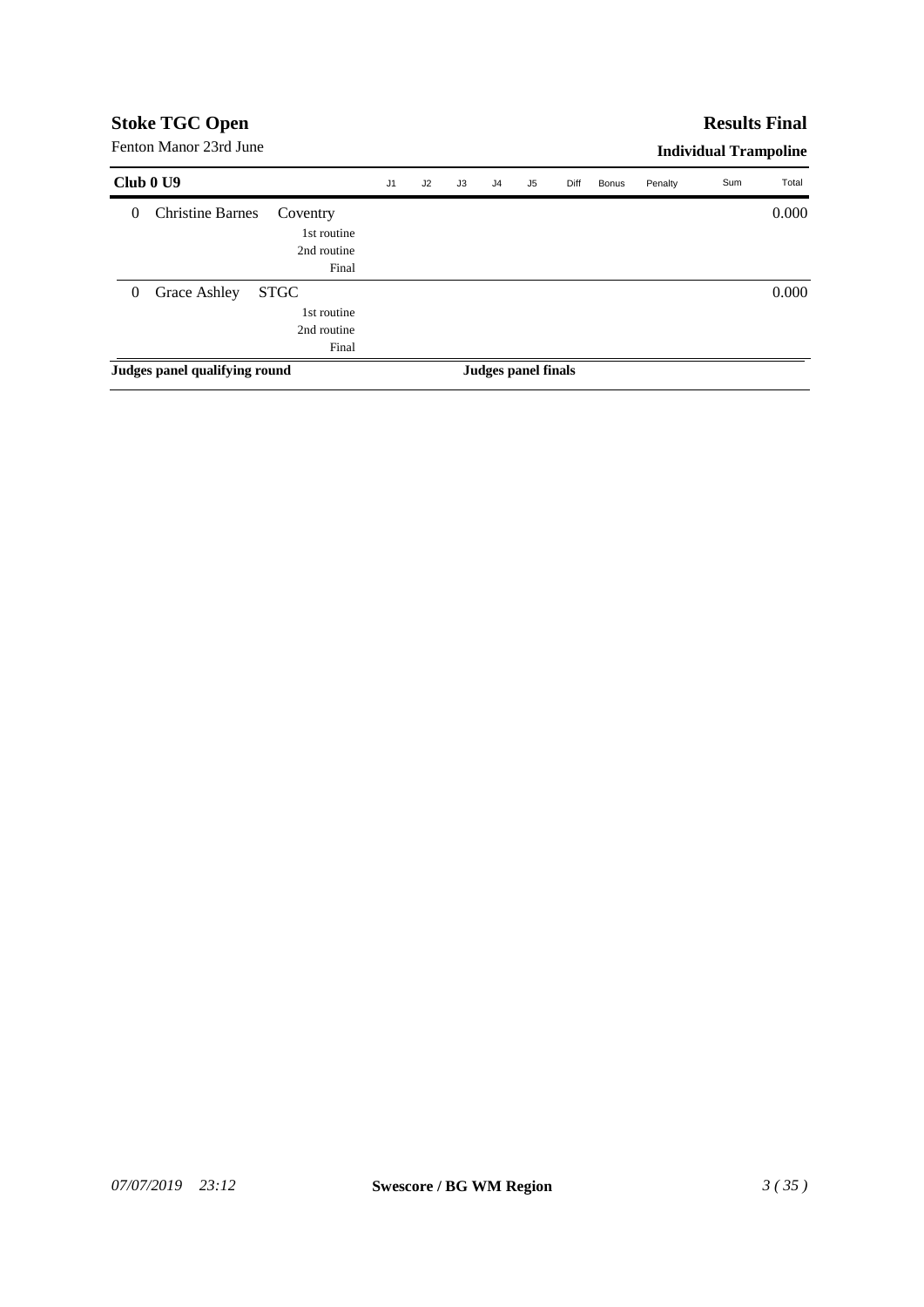## **Stoke TGC Open** Fenton Manor 23rd June **Individual Trampoline**

|                  | Club 0 U11                            | J1 | J2 | J3 | J <sub>4</sub>             | J5 | Diff | Bonus | Penalty | Sum | Total |
|------------------|---------------------------------------|----|----|----|----------------------------|----|------|-------|---------|-----|-------|
| $\boldsymbol{0}$ | <b>STGC</b><br>Isabella Scarratt      |    |    |    |                            |    |      |       |         |     | 0.000 |
|                  | 1st routine                           |    |    |    |                            |    |      |       |         |     |       |
|                  | 2nd routine                           |    |    |    |                            |    |      |       |         |     |       |
|                  | Final                                 |    |    |    |                            |    |      |       |         |     |       |
| $\boldsymbol{0}$ | <b>STGC</b><br><b>Barnes Hayles</b>   |    |    |    |                            |    |      |       |         |     | 0.000 |
|                  | 1st routine                           |    |    |    |                            |    |      |       |         |     |       |
|                  | 2nd routine                           |    |    |    |                            |    |      |       |         |     |       |
|                  | Final                                 |    |    |    |                            |    |      |       |         |     |       |
| $\boldsymbol{0}$ | Faith Mills<br>Coventry               |    |    |    |                            |    |      |       |         |     | 0.000 |
|                  | 1st routine                           |    |    |    |                            |    |      |       |         |     |       |
|                  | 2nd routine                           |    |    |    |                            |    |      |       |         |     |       |
|                  | Final                                 |    |    |    |                            |    |      |       |         |     |       |
| $\boldsymbol{0}$ | Juliet Markum<br>Coventry             |    |    |    |                            |    |      |       |         |     | 0.000 |
|                  | 1st routine                           |    |    |    |                            |    |      |       |         |     |       |
|                  | 2nd routine                           |    |    |    |                            |    |      |       |         |     |       |
|                  | Final                                 |    |    |    |                            |    |      |       |         |     |       |
| $\boldsymbol{0}$ | Laila Hammersley<br><b>STGC</b>       |    |    |    |                            |    |      |       |         |     | 0.000 |
|                  | 1st routine                           |    |    |    |                            |    |      |       |         |     |       |
|                  | 2nd routine                           |    |    |    |                            |    |      |       |         |     |       |
|                  | Final                                 |    |    |    |                            |    |      |       |         |     |       |
| $\boldsymbol{0}$ | <b>Bradley Barratt</b><br>Air Dynamix |    |    |    |                            |    |      |       |         |     | 0.000 |
|                  | 1st routine                           |    |    |    |                            |    |      |       |         |     |       |
|                  | 2nd routine                           |    |    |    |                            |    |      |       |         |     |       |
|                  | Final                                 |    |    |    |                            |    |      |       |         |     |       |
|                  | Judges panel qualifying round         |    |    |    | <b>Judges panel finals</b> |    |      |       |         |     |       |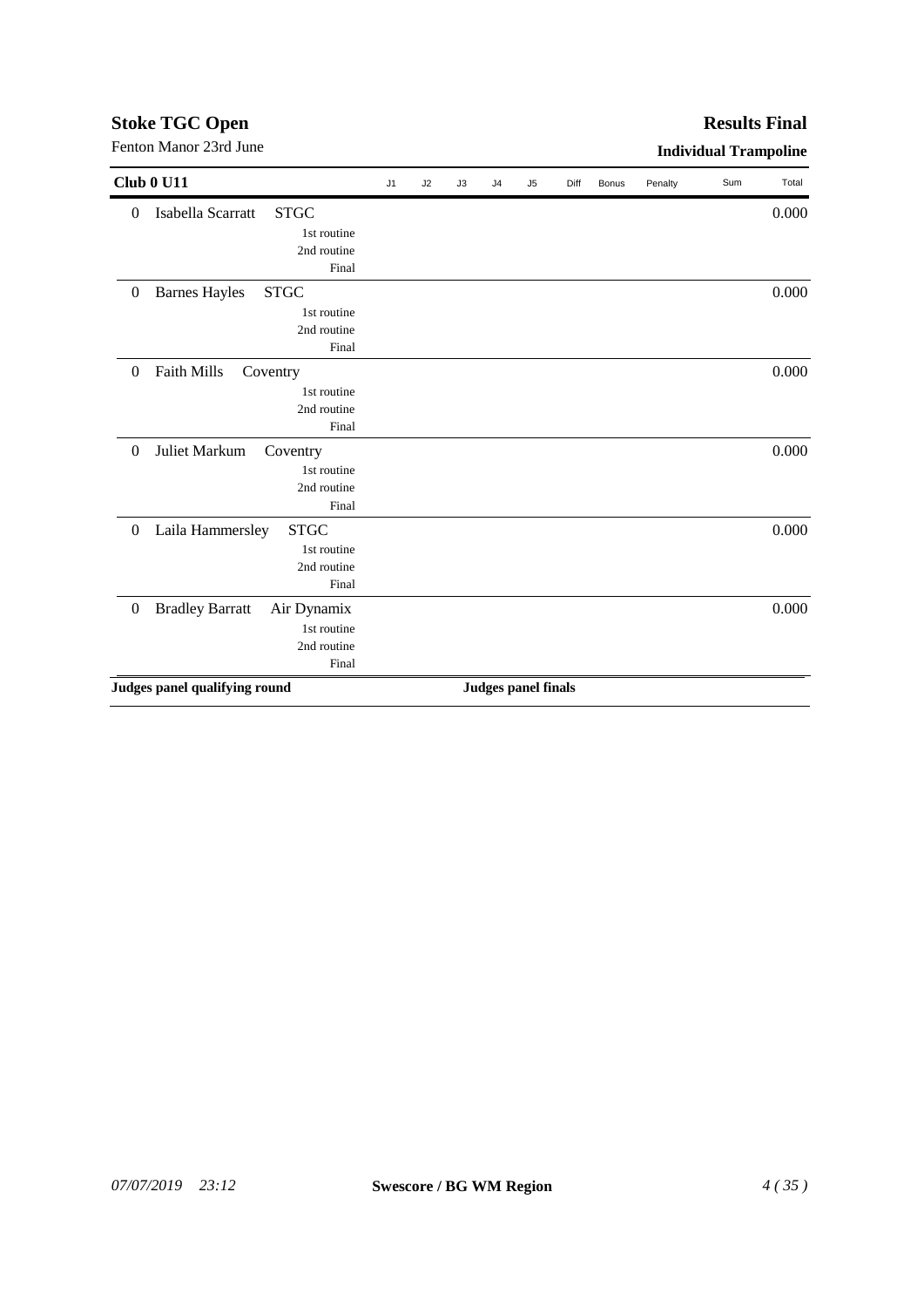## *07/07/2019 23:12* **Swescore / BG WM Region** *5 ( 35 )*

|                  | <b>Club 0 U13</b>                  | J1 | J2 | J3 | J <sub>4</sub> | J <sub>5</sub>             | Diff | <b>Bonus</b> | Penalty | Sum | Total |
|------------------|------------------------------------|----|----|----|----------------|----------------------------|------|--------------|---------|-----|-------|
| $\boldsymbol{0}$ | <b>STGC</b><br>Katie Handley       |    |    |    |                |                            |      |              |         |     | 0.000 |
|                  | 1st routine                        |    |    |    |                |                            |      |              |         |     |       |
|                  | 2nd routine                        |    |    |    |                |                            |      |              |         |     |       |
|                  | Final                              |    |    |    |                |                            |      |              |         |     |       |
| $\boldsymbol{0}$ | Lilly Rushdon<br><b>STGC</b>       |    |    |    |                |                            |      |              |         |     | 0.000 |
|                  | 1st routine                        |    |    |    |                |                            |      |              |         |     |       |
|                  | 2nd routine                        |    |    |    |                |                            |      |              |         |     |       |
|                  | Final                              |    |    |    |                |                            |      |              |         |     |       |
| $\boldsymbol{0}$ | Ella Bardon<br><b>STGC</b>         |    |    |    |                |                            |      |              |         |     | 0.000 |
|                  | 1st routine                        |    |    |    |                |                            |      |              |         |     |       |
|                  | 2nd routine                        |    |    |    |                |                            |      |              |         |     |       |
|                  | Final                              |    |    |    |                |                            |      |              |         |     |       |
| $\theta$         | Joe Laidler<br><b>STGC</b>         |    |    |    |                |                            |      |              |         |     | 0.000 |
|                  | 1st routine                        |    |    |    |                |                            |      |              |         |     |       |
|                  | 2nd routine                        |    |    |    |                |                            |      |              |         |     |       |
|                  | Final                              |    |    |    |                |                            |      |              |         |     |       |
| $\boldsymbol{0}$ | <b>Holly Molson</b><br><b>STGC</b> |    |    |    |                |                            |      |              |         |     | 0.000 |
|                  | 1st routine                        |    |    |    |                |                            |      |              |         |     |       |
|                  | 2nd routine                        |    |    |    |                |                            |      |              |         |     |       |
|                  | Final                              |    |    |    |                |                            |      |              |         |     |       |
|                  | Judges panel qualifying round      |    |    |    |                | <b>Judges panel finals</b> |      |              |         |     |       |

## **Stoke TGC Open**

## Fenton Manor 23rd June **Individual Trampoline Results Final**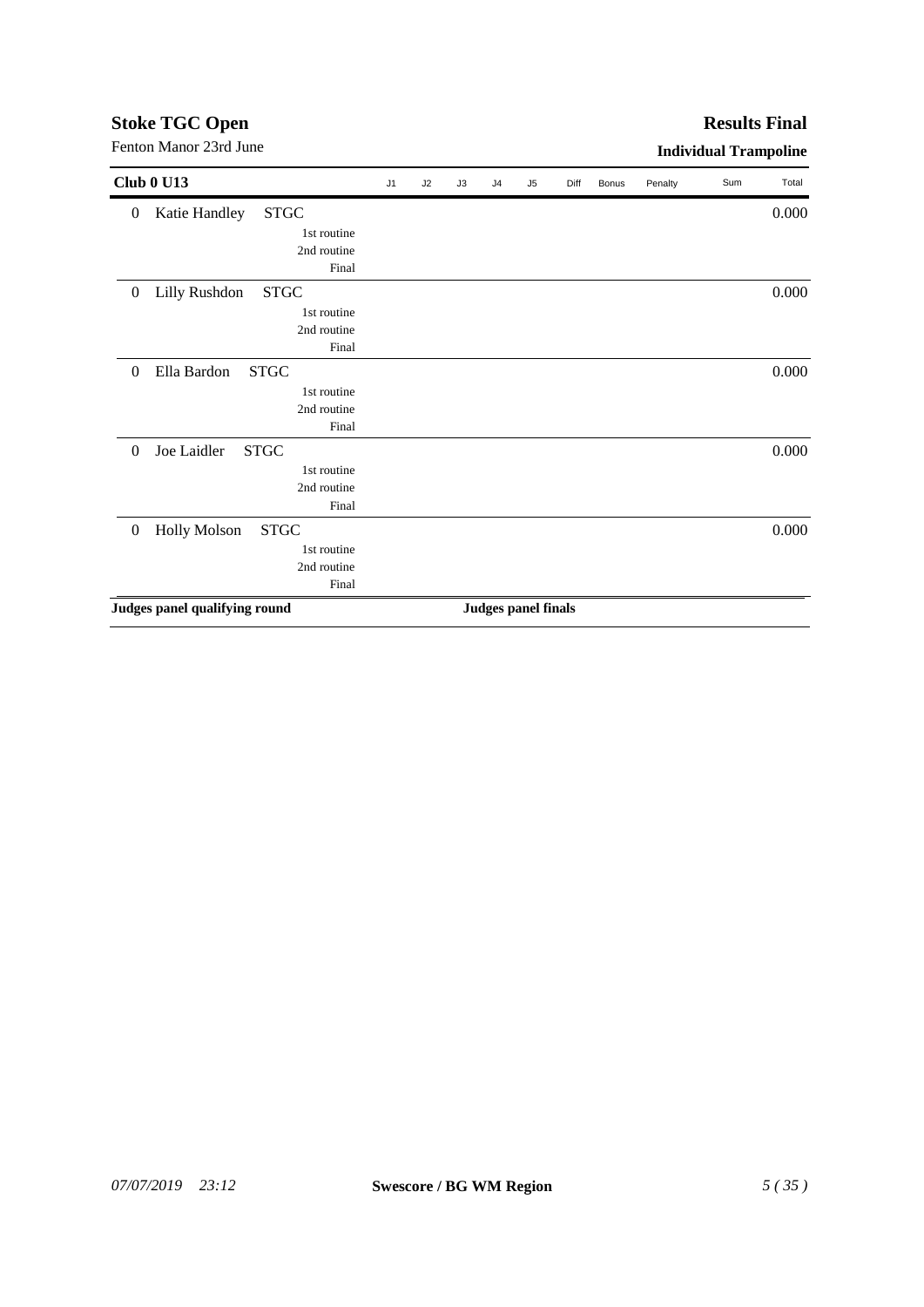#### **Results Final**

| Club $0\,13+$                               | J <sub>1</sub> | J2 | J3 | J <sub>4</sub> | J5                         | Diff | <b>Bonus</b> | Penalty | Sum | Total |
|---------------------------------------------|----------------|----|----|----------------|----------------------------|------|--------------|---------|-----|-------|
| Tabby Owen<br><b>STGC</b><br>$\overline{0}$ |                |    |    |                |                            |      |              |         |     | 0.000 |
| 1st routine                                 |                |    |    |                |                            |      |              |         |     |       |
| 2nd routine                                 |                |    |    |                |                            |      |              |         |     |       |
| Final                                       |                |    |    |                |                            |      |              |         |     |       |
| <b>STGC</b><br>Maddie Barton<br>$\theta$    |                |    |    |                |                            |      |              |         |     | 0.000 |
| 1st routine                                 |                |    |    |                |                            |      |              |         |     |       |
| 2nd routine                                 |                |    |    |                |                            |      |              |         |     |       |
| Final                                       |                |    |    |                |                            |      |              |         |     |       |
| Jodie Rook<br>Air Dynamix<br>$\overline{0}$ |                |    |    |                |                            |      |              |         |     | 0.000 |
| 1st routine                                 |                |    |    |                |                            |      |              |         |     |       |
| 2nd routine                                 |                |    |    |                |                            |      |              |         |     |       |
| Final                                       |                |    |    |                |                            |      |              |         |     |       |
| Judges panel qualifying round               |                |    |    |                | <b>Judges panel finals</b> |      |              |         |     |       |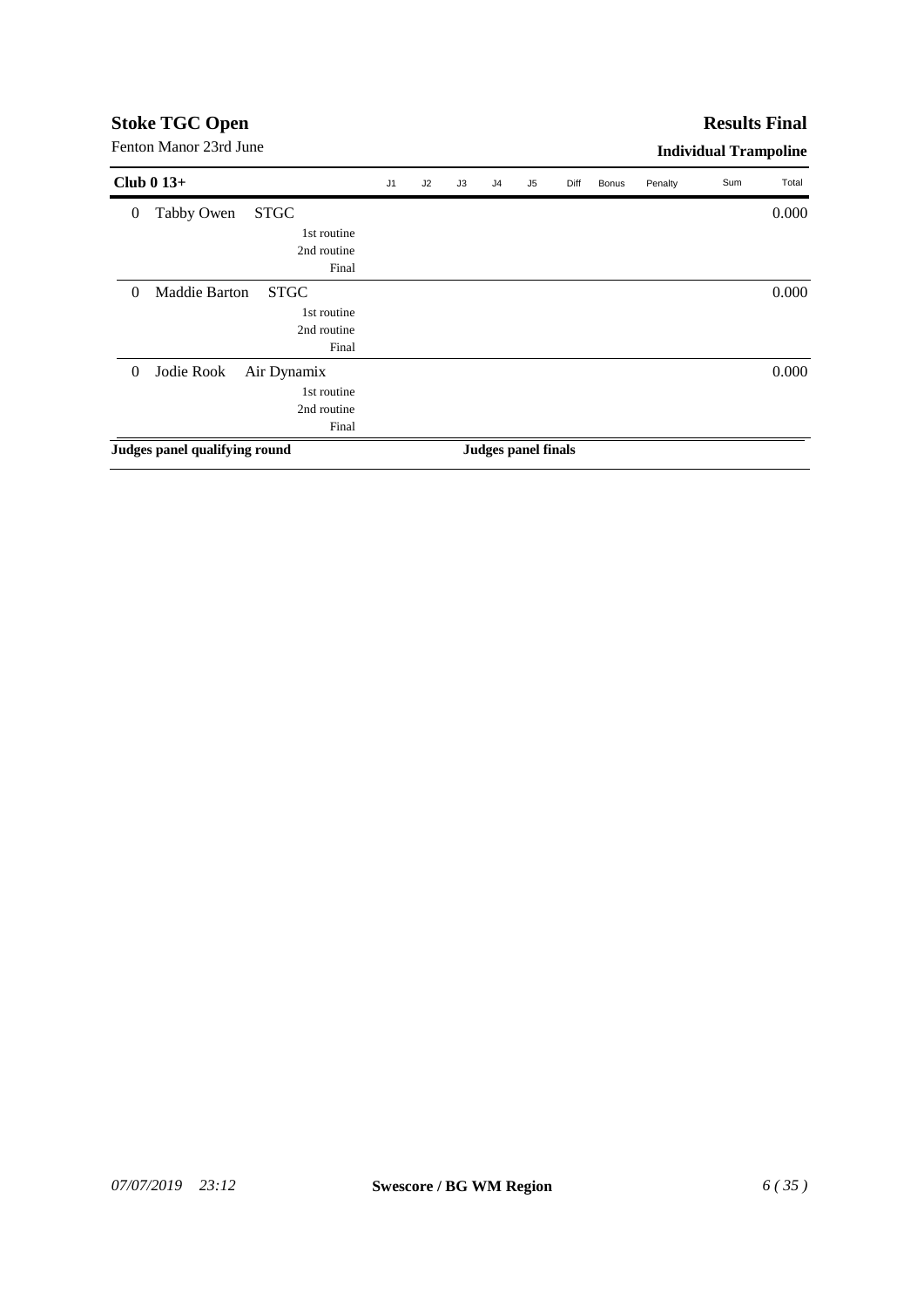|                  | <b>Stoke TGC Open</b>         |                                                    |                |    |    |    |                     |      |              |         | <b>Results Final</b>         |       |
|------------------|-------------------------------|----------------------------------------------------|----------------|----|----|----|---------------------|------|--------------|---------|------------------------------|-------|
|                  | Fenton Manor 23rd June        |                                                    |                |    |    |    |                     |      |              |         | <b>Individual Trampoline</b> |       |
| Club 1 U7        |                               |                                                    | J <sub>1</sub> | J2 | J3 | J4 | J5                  | Diff | <b>Bonus</b> | Penalty | Sum                          | Total |
| $\boldsymbol{0}$ | Ayla-Bae Lambert              | <b>STGC</b><br>1st routine<br>2nd routine<br>Final |                |    |    |    |                     |      |              |         |                              | 0.000 |
|                  | Judges panel qualifying round |                                                    |                |    |    |    | Judges panel finals |      |              |         |                              |       |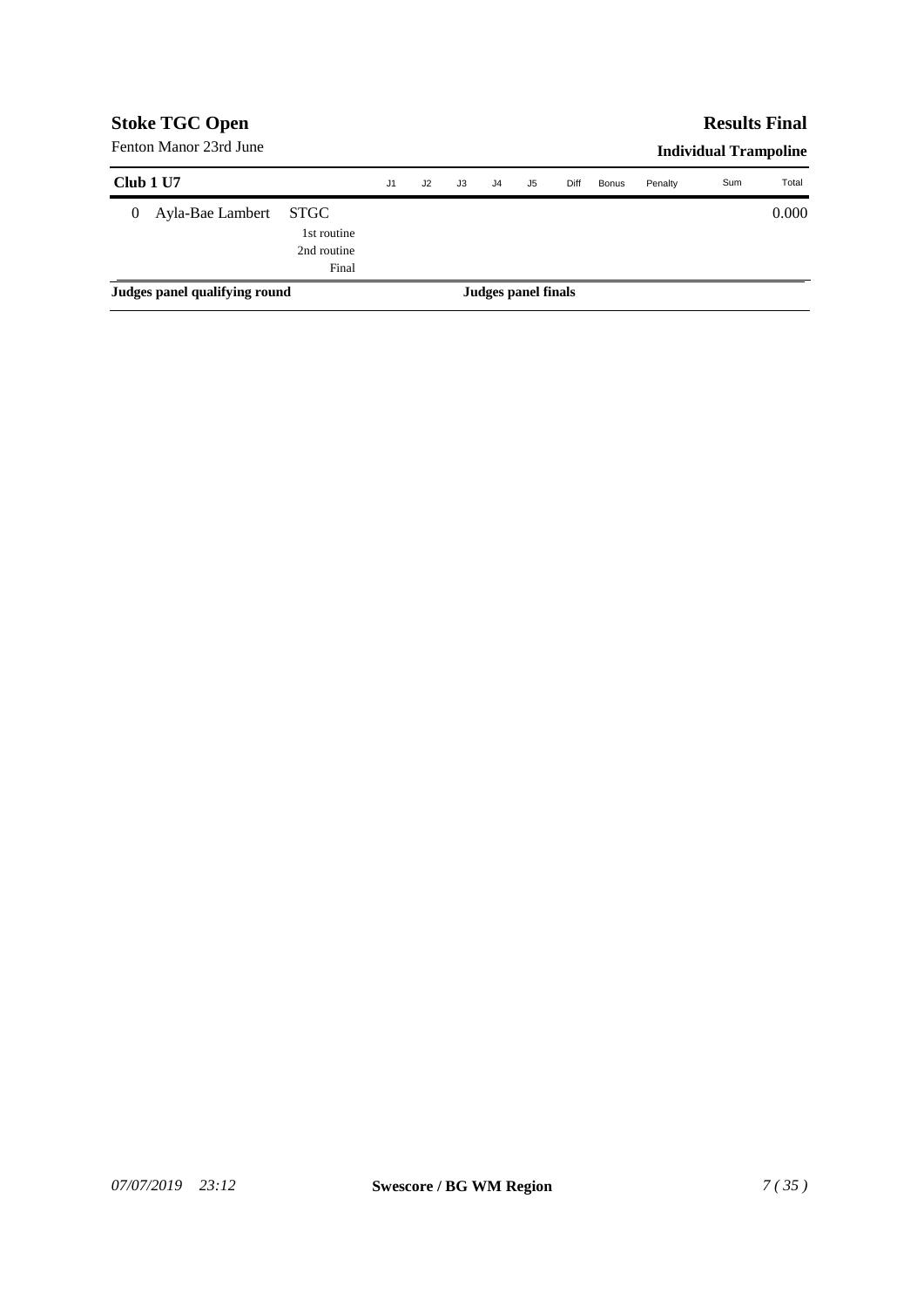### **Results Final**

| Club 1 U9                     |             |             | J1 | J2 | J3 | J <sub>4</sub> | J5                  | Diff | Bonus | Penalty | Sum | Total |
|-------------------------------|-------------|-------------|----|----|----|----------------|---------------------|------|-------|---------|-----|-------|
| Lila Blunt<br>$\theta$        | <b>STGC</b> |             |    |    |    |                |                     |      |       |         |     | 0.000 |
|                               |             | 1st routine |    |    |    |                |                     |      |       |         |     |       |
|                               |             | 2nd routine |    |    |    |                |                     |      |       |         |     |       |
|                               |             | Final       |    |    |    |                |                     |      |       |         |     |       |
| Melina Chemin<br>$\theta$     |             | Air Dynamix |    |    |    |                |                     |      |       |         |     | 0.000 |
|                               |             | 1st routine |    |    |    |                |                     |      |       |         |     |       |
|                               |             | 2nd routine |    |    |    |                |                     |      |       |         |     |       |
|                               |             | Final       |    |    |    |                |                     |      |       |         |     |       |
| Judges panel qualifying round |             |             |    |    |    |                | Judges panel finals |      |       |         |     |       |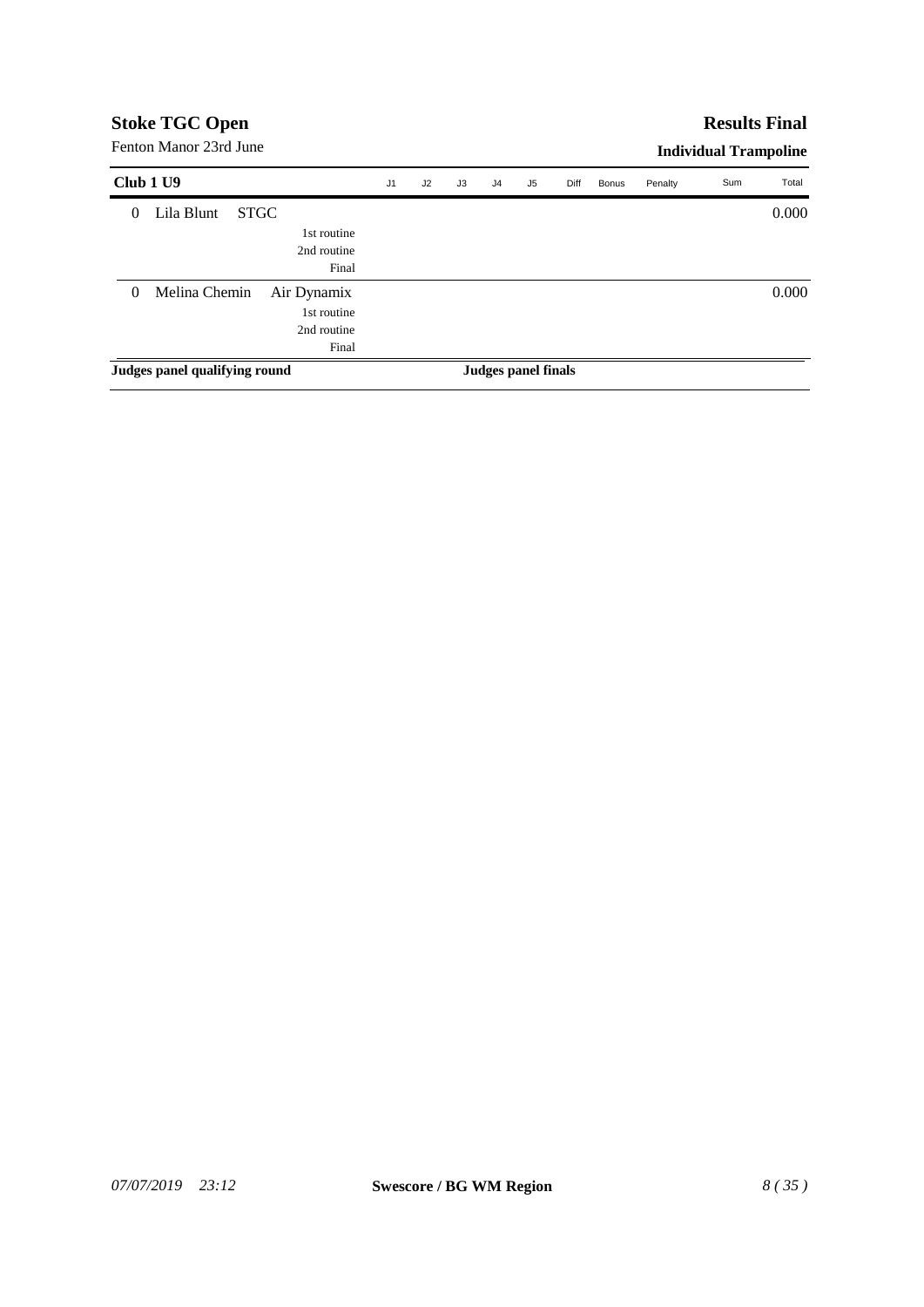## **Stoke TGC Open** Fenton Manor 23rd June **Individual Trampoline**

| <b>Club 1 U11</b>                                     | J1 | J2 | J3 | J4 | J <sub>5</sub>             | Diff | Bonus | Penalty | Sum | Total |
|-------------------------------------------------------|----|----|----|----|----------------------------|------|-------|---------|-----|-------|
| Caitlyn Hall<br>Air Dynamix<br>$\boldsymbol{0}$       |    |    |    |    |                            |      |       |         |     | 0.000 |
| 1st routine                                           |    |    |    |    |                            |      |       |         |     |       |
| 2nd routine                                           |    |    |    |    |                            |      |       |         |     |       |
| Final                                                 |    |    |    |    |                            |      |       |         |     |       |
| Mia Murphy<br><b>STGC</b><br>$\boldsymbol{0}$         |    |    |    |    |                            |      |       |         |     | 0.000 |
| 1st routine                                           |    |    |    |    |                            |      |       |         |     |       |
| 2nd routine                                           |    |    |    |    |                            |      |       |         |     |       |
| Final                                                 |    |    |    |    |                            |      |       |         |     |       |
| Ellie Eklund-Johal<br><b>STGC</b><br>$\Omega$         |    |    |    |    |                            |      |       |         |     | 0.000 |
| 1st routine                                           |    |    |    |    |                            |      |       |         |     |       |
| 2nd routine                                           |    |    |    |    |                            |      |       |         |     |       |
| Final                                                 |    |    |    |    |                            |      |       |         |     |       |
| Daniella Gradiz<br><b>STGC</b><br>$\theta$            |    |    |    |    |                            |      |       |         |     | 0.000 |
| 1st routine                                           |    |    |    |    |                            |      |       |         |     |       |
| 2nd routine                                           |    |    |    |    |                            |      |       |         |     |       |
| Final                                                 |    |    |    |    |                            |      |       |         |     |       |
| <b>Austin Colley</b><br>$\overline{0}$<br><b>STGC</b> |    |    |    |    |                            |      |       |         |     | 0.000 |
| 1st routine                                           |    |    |    |    |                            |      |       |         |     |       |
| 2nd routine                                           |    |    |    |    |                            |      |       |         |     |       |
| Final                                                 |    |    |    |    |                            |      |       |         |     |       |
| Isabelle Montgommery<br>$\boldsymbol{0}$<br>Coventry  |    |    |    |    |                            |      |       |         |     | 0.000 |
| 1st routine                                           |    |    |    |    |                            |      |       |         |     |       |
| 2nd routine                                           |    |    |    |    |                            |      |       |         |     |       |
| Final                                                 |    |    |    |    |                            |      |       |         |     |       |
| Judges panel qualifying round                         |    |    |    |    | <b>Judges panel finals</b> |      |       |         |     |       |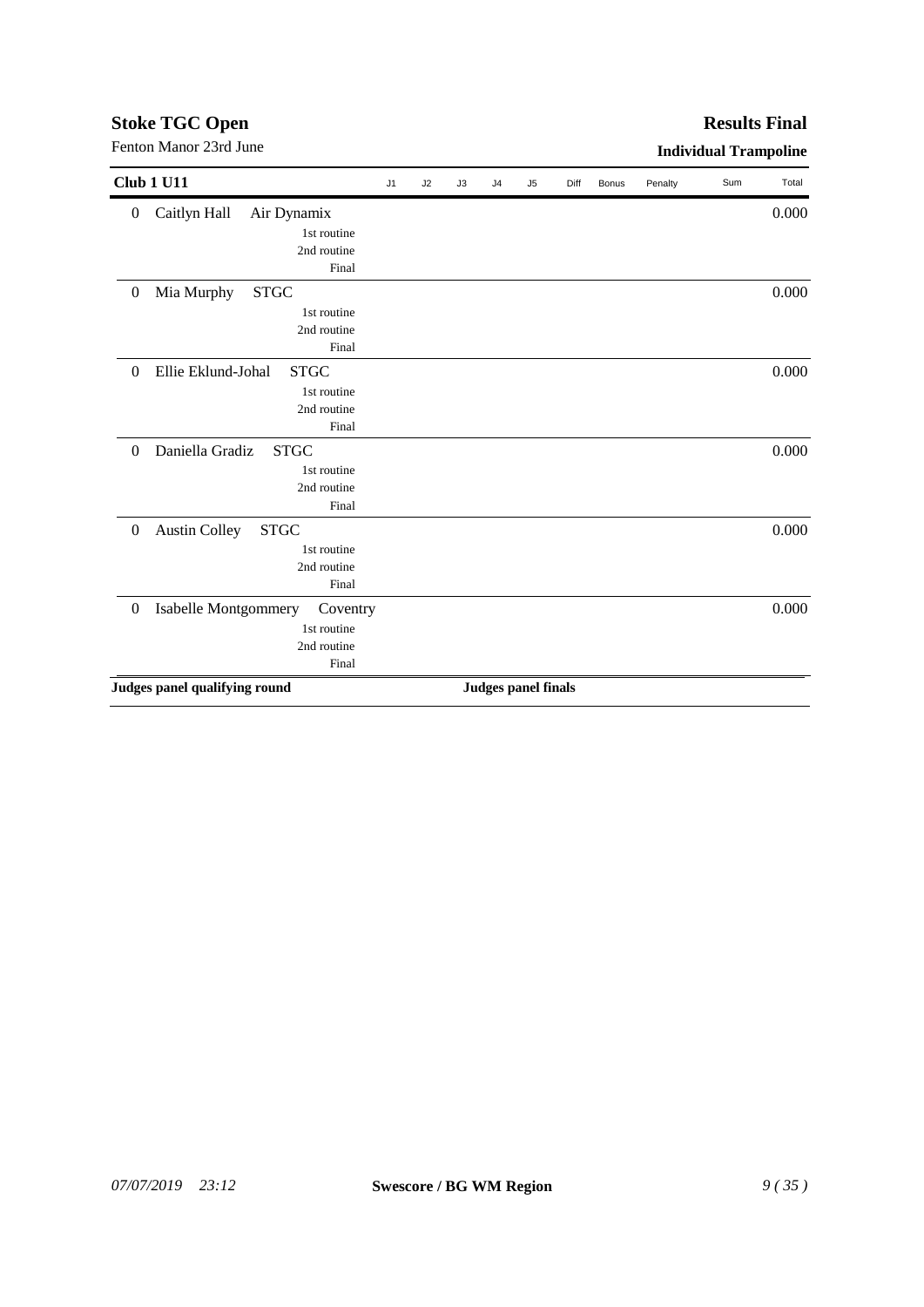|          | <b>Stoke TGC Open</b>         |             |                |    |    |                     |    |      |              |         | <b>Results Final</b>         |       |
|----------|-------------------------------|-------------|----------------|----|----|---------------------|----|------|--------------|---------|------------------------------|-------|
|          | Fenton Manor 23rd June        |             |                |    |    |                     |    |      |              |         | <b>Individual Trampoline</b> |       |
|          | Club $111+$                   |             | J <sub>1</sub> | J2 | J3 | J <sub>4</sub>      | J5 | Diff | <b>Bonus</b> | Penalty | Sum                          | Total |
| $\Omega$ | Laila Collett                 | <b>STGC</b> |                |    |    |                     |    |      |              |         |                              | 0.000 |
|          |                               | 1st routine |                |    |    |                     |    |      |              |         |                              |       |
|          |                               | 2nd routine |                |    |    |                     |    |      |              |         |                              |       |
|          |                               | Final       |                |    |    |                     |    |      |              |         |                              |       |
|          | Judges panel qualifying round |             |                |    |    | Judges panel finals |    |      |              |         |                              |       |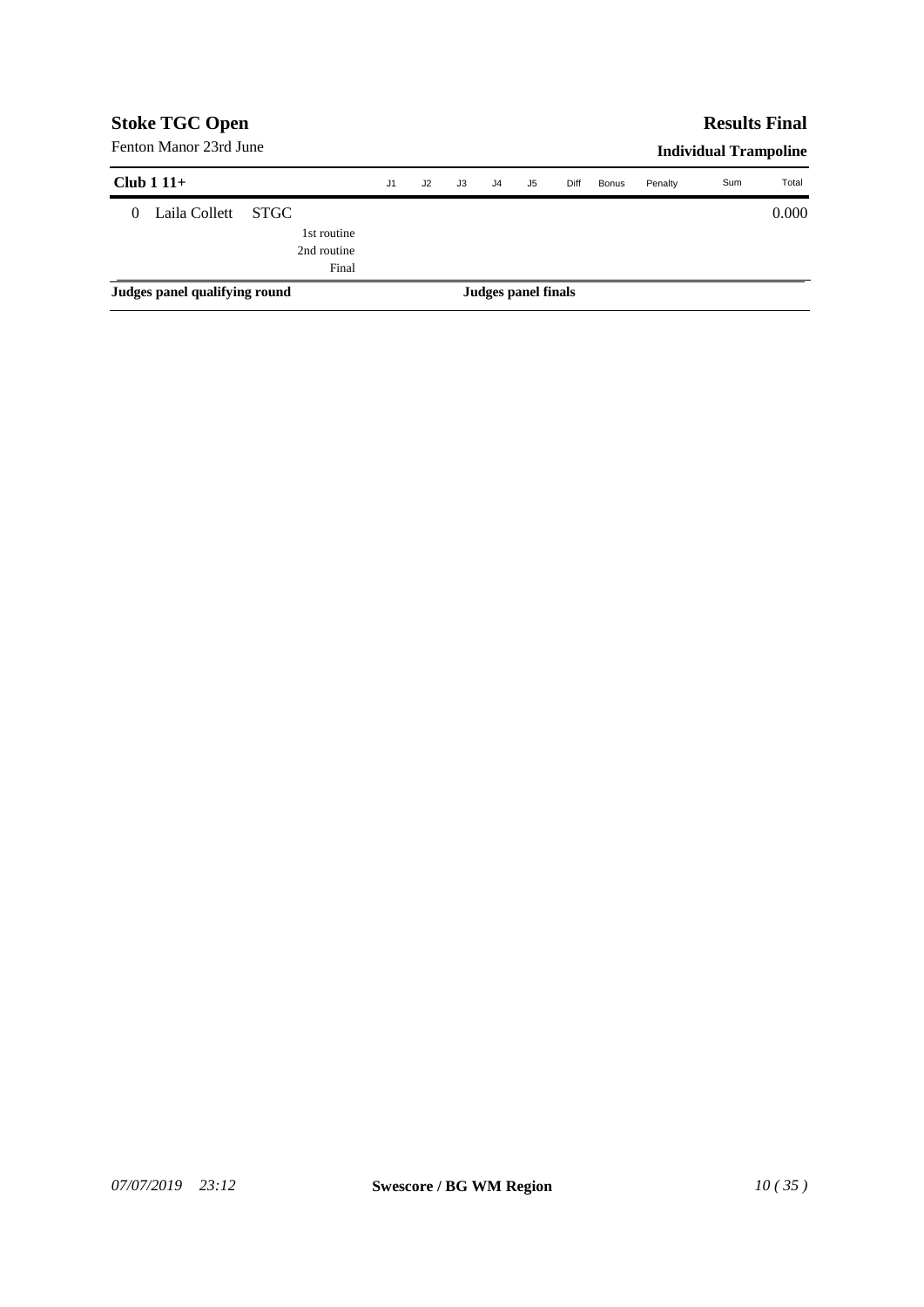| Fenton Manor 23rd June                                                  |    |    |    |                |                     |      |       |         | <b>Individual Trampoline</b> |       |
|-------------------------------------------------------------------------|----|----|----|----------------|---------------------|------|-------|---------|------------------------------|-------|
| Club 1 DIS                                                              | J1 | J2 | J3 | J <sub>4</sub> | J <sub>5</sub>      | Diff | Bonus | Penalty | Sum                          | Total |
| <b>STGC</b><br>Lexi-Jean Thwaits<br>1st routine<br>2nd routine<br>Final |    |    |    |                |                     |      |       |         |                              | 0.000 |
| <b>STGC</b><br>Eva Abley<br>1<br>1st routine<br>2nd routine<br>Final    |    |    |    |                |                     |      |       |         |                              | 0.000 |
| <b>STGC</b><br>Hayden Locker<br>1st routine<br>2nd routine<br>Final     |    |    |    |                |                     |      |       |         |                              | 0.000 |
| Judges panel qualifying round                                           |    |    |    |                | Judges panel finals |      |       |         |                              |       |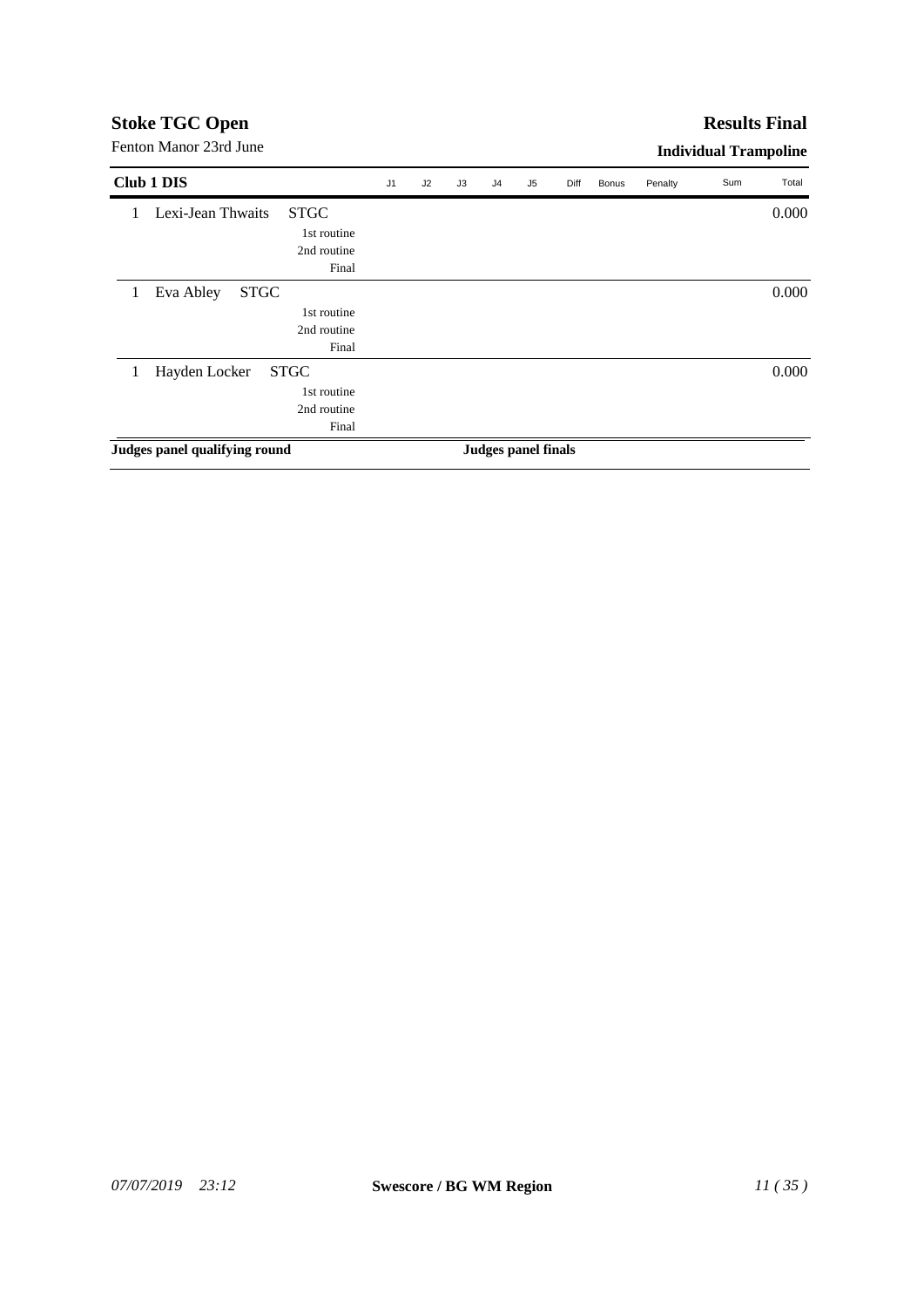### **Results Final**

| Club 2 U9                     |             | J1   | J2   | J3   | J4             | J5                  | Diff | <b>Bonus</b> | Penalty | Sum    | Total  |
|-------------------------------|-------------|------|------|------|----------------|---------------------|------|--------------|---------|--------|--------|
| Iris Percival                 | -STGC -     |      |      |      |                |                     |      |              |         |        | 45.800 |
|                               | 1st routine | 6.80 | 6.90 | 6.90 | 7.00 9.10      |                     |      |              |         | 22.900 |        |
|                               | 2nd routine | 6.80 | 6.50 |      | 6.50 6.80 9.60 |                     | 0.00 |              |         | 22.900 |        |
|                               | Final       |      |      |      |                |                     |      |              |         |        |        |
| Judges panel qualifying round |             |      |      |      |                | Judges panel finals |      |              |         |        |        |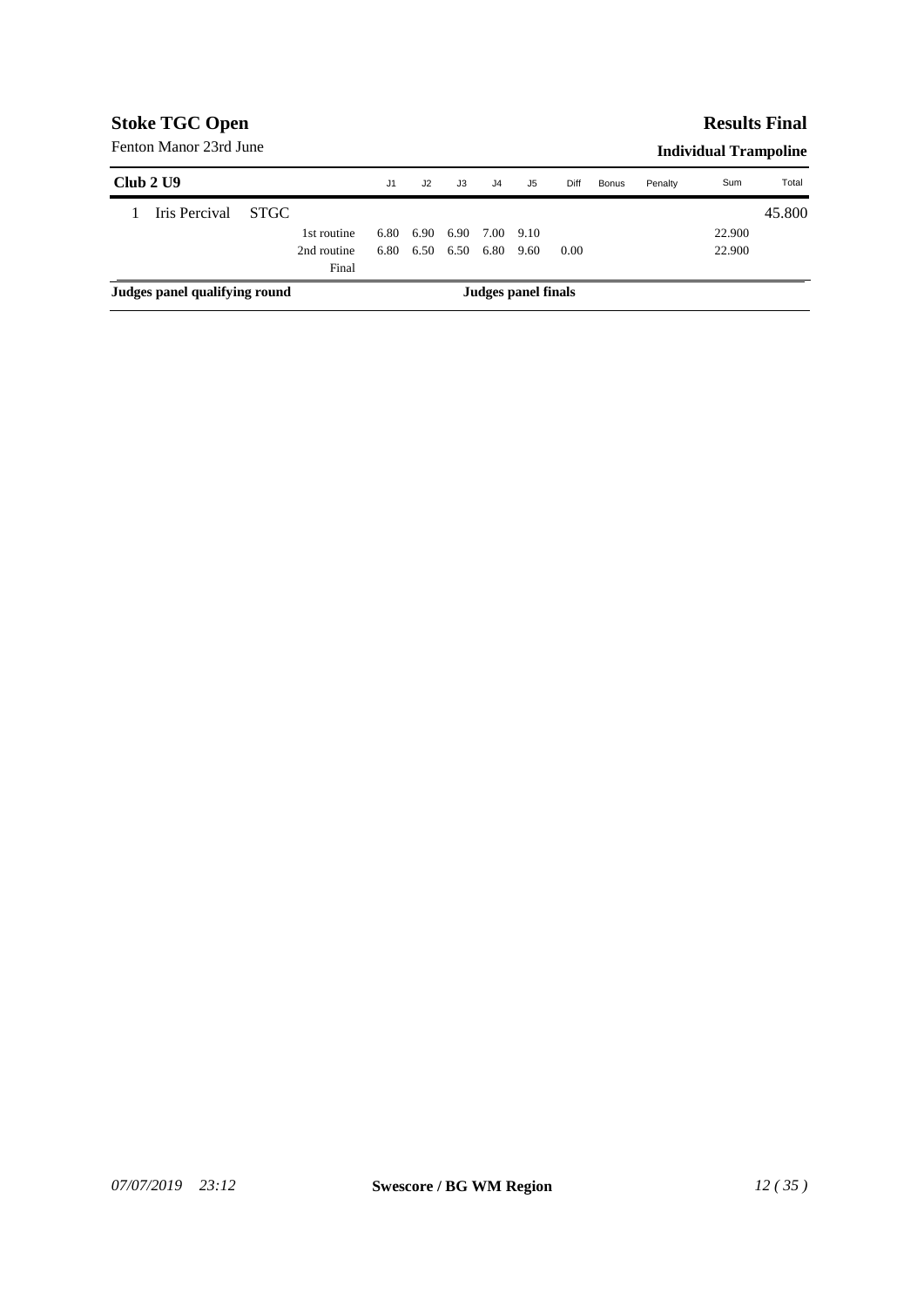#### **Results Final**

|   | Club 2 U11                    |             | J <sub>1</sub> | J2   | J3   | J <sub>4</sub> | J <sub>5</sub>             | Diff | <b>Bonus</b> | Penalty | Sum    | Total  |
|---|-------------------------------|-------------|----------------|------|------|----------------|----------------------------|------|--------------|---------|--------|--------|
| 1 | Sonny Hammersley              | <b>STGC</b> |                |      |      |                |                            |      |              |         |        | 47.100 |
|   |                               | 1st routine | 6.90           | 6.80 | 7.00 | 7.00           | 9.80                       |      |              |         | 23.700 |        |
|   |                               | 2nd routine | 6.80           | 6.60 | 6.80 | 6.80           | 9.80                       | 0.00 |              |         | 23.400 |        |
|   |                               | Final       |                |      |      |                |                            |      |              |         |        |        |
| 2 | Jessica Dainty                | <b>STGC</b> |                |      |      |                |                            |      |              |         |        | 46.800 |
|   |                               | 1st routine | 7.00           | 6.90 | 6.90 | 6.80           | 9.60                       |      |              |         | 23.400 |        |
|   |                               | 2nd routine | 6.90           | 6.70 | 6.70 | 7.20           | 9.80                       | 0.00 |              |         | 23.400 |        |
|   |                               | Final       |                |      |      |                |                            |      |              |         |        |        |
| 3 | <b>Felicity Buckle</b>        | <b>STGC</b> |                |      |      |                |                            |      |              |         |        | 36.200 |
|   |                               | 1st routine | 7.20           | 7.20 | 7.20 | 7.40           | 9.60                       |      |              |         | 24.000 |        |
|   |                               | 2nd routine | 3.60           | 3.60 | 3.70 | 3.80           | 4.90                       | 0.00 |              |         | 12.200 |        |
|   |                               |             |                |      |      |                |                            |      |              |         |        |        |
|   | Judges panel qualifying round |             |                |      |      |                | <b>Judges panel finals</b> |      |              |         |        |        |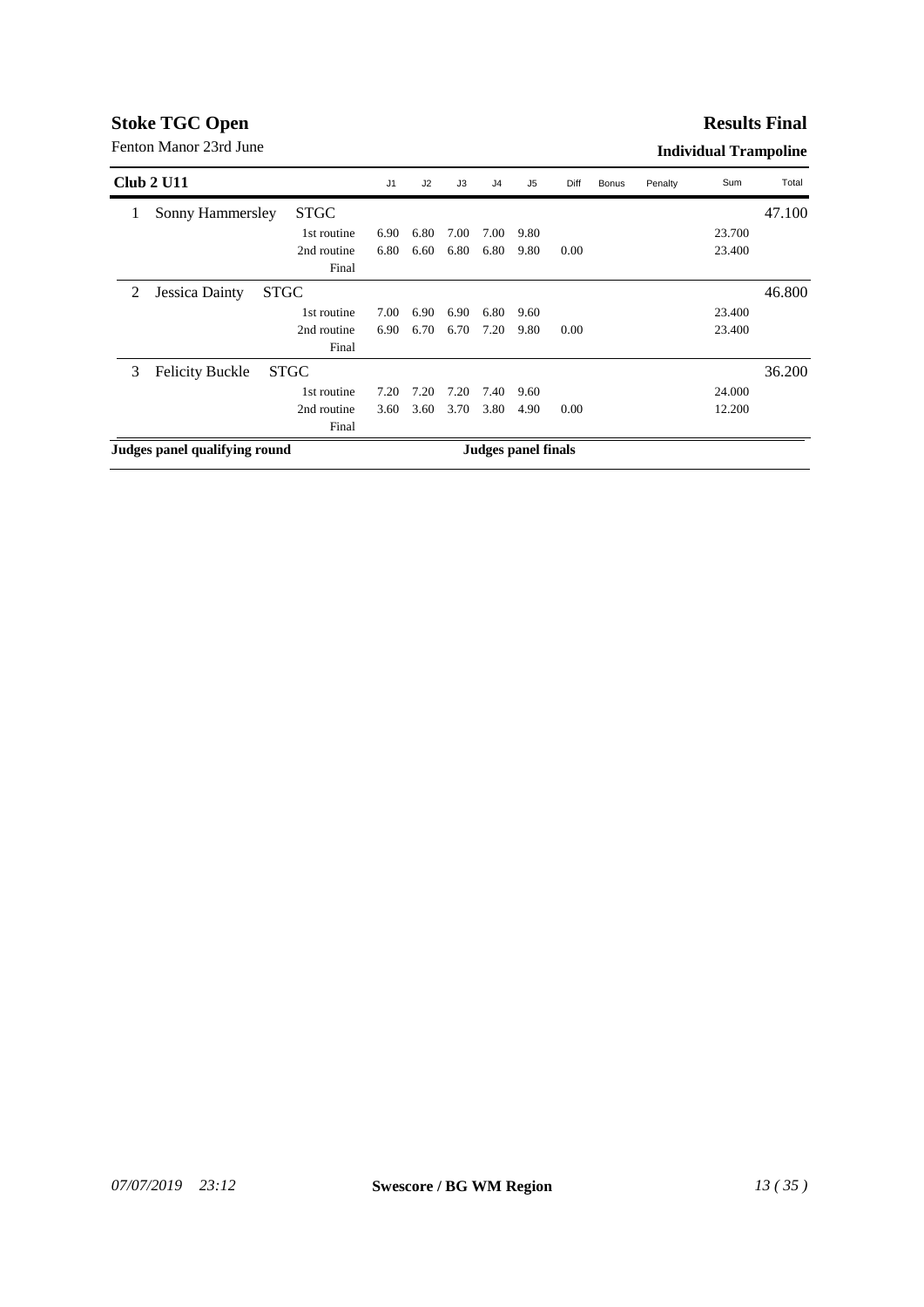### **Results Final**

| Club $2\,11+$  |                               |             | J <sub>1</sub> | J2   | J3   | J <sub>4</sub>             | J <sub>5</sub> | Diff | <b>Bonus</b> | Penalty | Sum    | Total  |
|----------------|-------------------------------|-------------|----------------|------|------|----------------------------|----------------|------|--------------|---------|--------|--------|
| 1              | Vilte Poskute                 | <b>STGC</b> |                |      |      |                            |                |      |              |         |        | 48.400 |
|                |                               | 1st routine | 7.20           | 7.10 | 7.30 | 7.60                       | 9.70           |      |              |         | 24.200 |        |
|                |                               | 2nd routine | 7.20           | 7.30 | 7.20 | 7.30                       | 9.70           | 0.00 |              |         | 24.200 |        |
|                |                               | Final       |                |      |      |                            |                |      |              |         |        |        |
| $\mathfrak{D}$ | Isabel Johns                  | <b>STGC</b> |                |      |      |                            |                |      |              |         |        | 48.200 |
|                |                               | 1st routine | 7.20           | 7.20 | 7.40 | 7.30                       | 9.70           |      |              |         | 24.200 |        |
|                |                               | 2nd routine | 7.10           | 7.10 | 7.10 | 7.40                       | 9.80           | 0.00 |              |         | 24.000 |        |
|                |                               | Final       |                |      |      |                            |                |      |              |         |        |        |
| 3              | Sofia Hammersley              | <b>STGC</b> |                |      |      |                            |                |      |              |         |        | 48.100 |
|                |                               | 1st routine | 7.10           | 6.90 | 7.20 | 7.30                       | 9.40           |      |              |         | 23.700 |        |
|                |                               | 2nd routine | 7.20           | 7.20 | 7.30 | 7.50                       | 9.90           | 0.00 |              |         | 24.400 |        |
|                |                               | Final       |                |      |      |                            |                |      |              |         |        |        |
| 4              | Laura Grattage                | <b>STGC</b> |                |      |      |                            |                |      |              |         |        | 45.700 |
|                |                               | 1st routine | 6.90           | 6.40 | 6.50 | 6.70                       | 9.50           |      |              |         | 22.700 |        |
|                |                               | 2nd routine | 6.80           | 6.60 | 6.70 | 6.50                       | 9.70           | 0.00 |              |         | 23.000 |        |
|                |                               | Final       |                |      |      |                            |                |      |              |         |        |        |
|                | Judges panel qualifying round |             |                |      |      | <b>Judges panel finals</b> |                |      |              |         |        |        |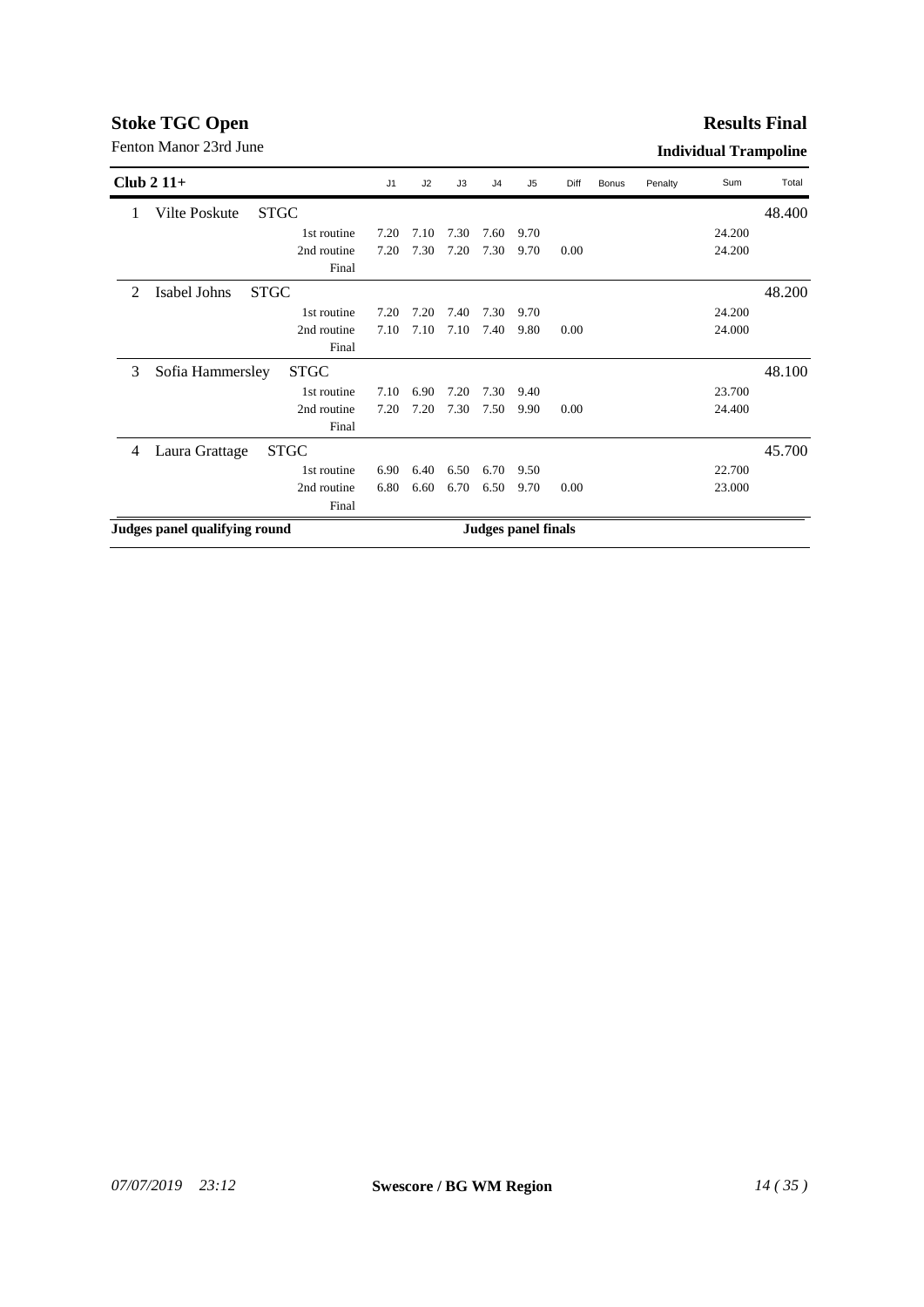#### **Results Final**

| Club 3 U9 |                               |             | J <sub>1</sub> | J2   | J3   | J4                  | J5   | Diff | Bonus | Penalty | Sum    | Total  |
|-----------|-------------------------------|-------------|----------------|------|------|---------------------|------|------|-------|---------|--------|--------|
|           | Francesca Johns               | <b>STGC</b> |                |      |      |                     |      |      |       |         |        | 48.800 |
|           |                               | 1st routine | 7.20           | 7.30 | 7.40 | 7.20                | 9.80 |      |       |         | 24.300 |        |
|           |                               | 2nd routine | 7.30           | 7.40 | 7.40 | 7.30                | 9.80 | 0.00 |       |         | 24.500 |        |
|           |                               | Final       |                |      |      |                     |      |      |       |         |        |        |
| 2         | Jack Finney                   | <b>STGC</b> |                |      |      |                     |      |      |       |         |        | 40.800 |
|           |                               | 1st routine | 6.50           | 6.20 | 6.40 | 6.50                | 9.00 |      |       |         | 21.900 |        |
|           |                               | 2nd routine | 5.80           | 6.20 | 5.60 | 5.40 7.50           |      | 0.00 |       |         | 18.900 |        |
|           |                               |             |                |      |      |                     |      |      |       |         |        |        |
|           | Judges panel qualifying round |             |                |      |      | Judges panel finals |      |      |       |         |        |        |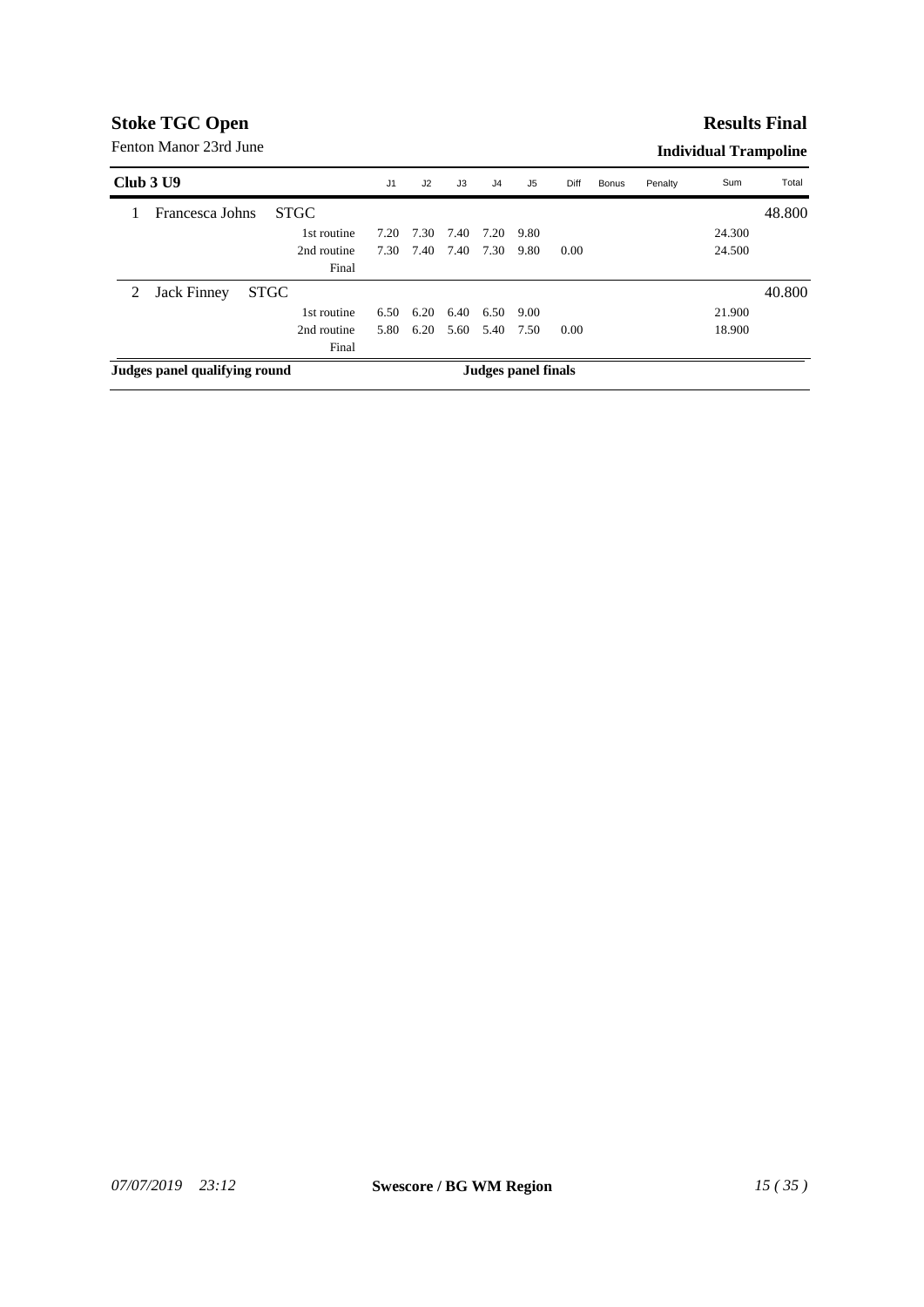#### **Results Final**

|   | <b>Club 3 U11</b>             |             | J <sub>1</sub> | J2   | J3   | J <sub>4</sub>      | J <sub>5</sub> | Diff | <b>Bonus</b> | Penalty | Sum    | Total  |
|---|-------------------------------|-------------|----------------|------|------|---------------------|----------------|------|--------------|---------|--------|--------|
| 1 | <b>Rylee Marsh</b>            | Air Dynamix |                |      |      |                     |                |      |              |         |        | 49.200 |
|   |                               | 1st routine | 7.40           | 7.40 | 7.40 | 7.70                | 9.70           |      |              |         | 24.500 |        |
|   |                               | 2nd routine | 7.50           | 7.40 | 7.50 | 7.80                | 9.70           | 0.00 |              |         | 24.700 |        |
|   |                               | Final       |                |      |      |                     |                |      |              |         |        |        |
| 2 | Keira Meek                    | Coventry    |                |      |      |                     |                |      |              |         |        | 48.800 |
|   |                               | 1st routine | 7.20           | 7.50 | 7.30 | 7.40                | 9.70           |      |              |         | 24.400 |        |
|   |                               | 2nd routine | 7.40           | 7.20 | 7.30 | 7.60                | 9.70           | 0.00 |              |         | 24.400 |        |
|   |                               | Final       |                |      |      |                     |                |      |              |         |        |        |
| 3 | Marius Poskus                 | <b>STGC</b> |                |      |      |                     |                |      |              |         |        | 46.700 |
|   |                               | 1st routine | 6.80           | 7.00 | 6.90 | 6.40                | 9.70           |      |              |         | 23.400 |        |
|   |                               | 2nd routine | 6.70           | 6.90 | 7.00 | 6.70                | 9.70           | 0.00 |              |         | 23.300 |        |
|   |                               | Final       |                |      |      |                     |                |      |              |         |        |        |
|   | Judges panel qualifying round |             |                |      |      | Judges panel finals |                |      |              |         |        |        |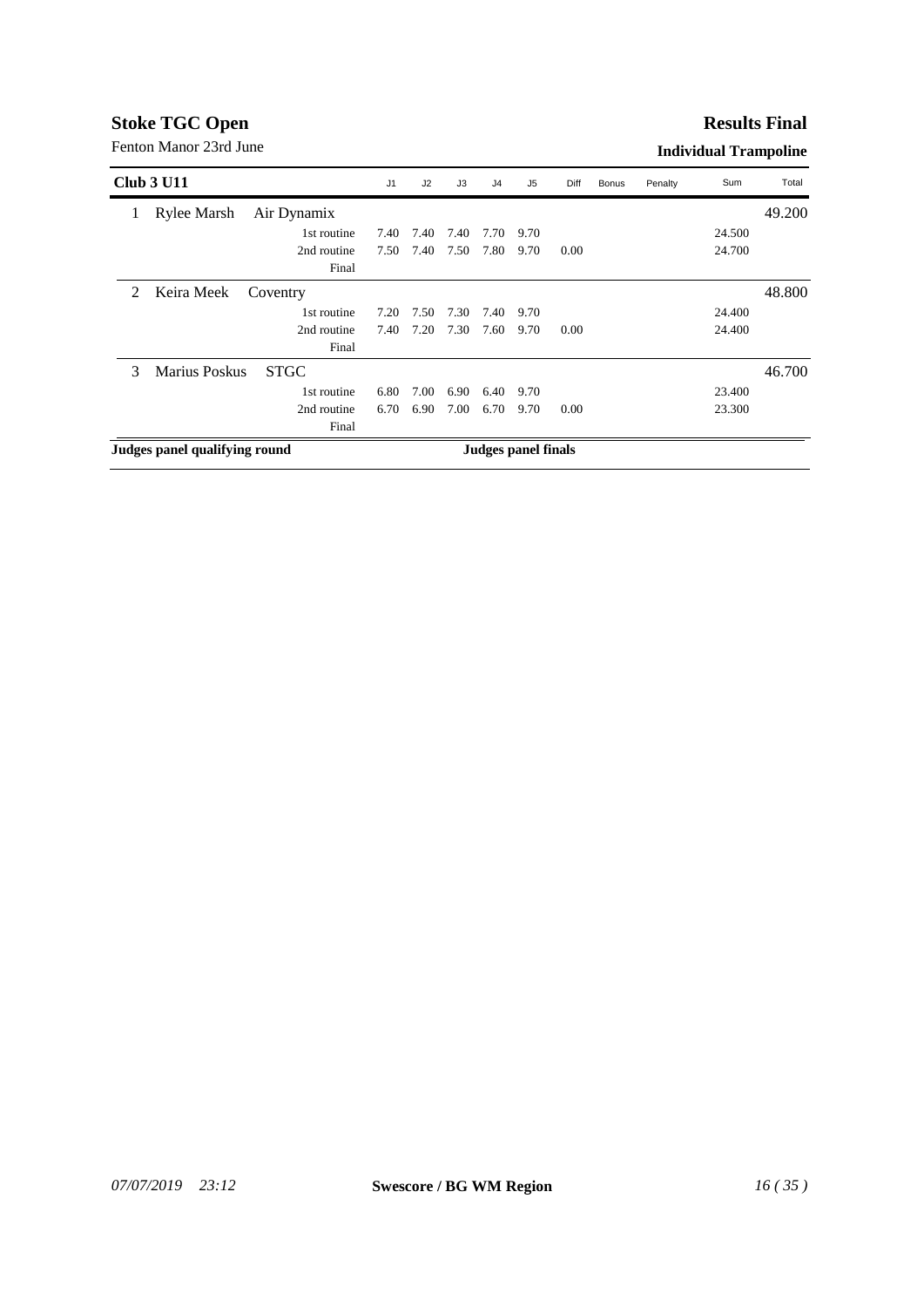#### **Results Final**

|    | <b>Club 3 U13</b>                  | J1           | J2           | J3           | J4           | J5                         | Diff | <b>Bonus</b> | Penalty | Sum              | Total  |
|----|------------------------------------|--------------|--------------|--------------|--------------|----------------------------|------|--------------|---------|------------------|--------|
| 1  | Libby Wisbey<br><b>STGC</b>        |              |              |              |              |                            |      |              |         |                  | 49.200 |
|    | 1st routine                        | 7.20         | 7.50         | 7.50         | 7.40         | 9.90                       |      |              |         | 24.800           |        |
|    | 2nd routine                        | 7.30         | 7.40         | 7.30         | 7.40         | 9.70                       | 0.00 |              |         | 24.400           |        |
|    | Final                              |              |              |              |              |                            |      |              |         |                  |        |
| 2  | Martha Turner<br><b>STGC</b>       |              |              |              |              |                            |      |              |         |                  | 47.800 |
|    | 1st routine                        | 6.80         | 7.20         | 7.30         | 6.90         | 9.80                       |      |              |         | 23.900           |        |
|    | 2nd routine                        | 6.90         | 7.10         | 7.20         | 7.10         | 9.70                       | 0.00 |              |         | 23.900           |        |
|    | Final                              |              |              |              |              |                            |      |              |         |                  |        |
| 2  | Lucy Shaw<br><b>STGC</b>           |              |              |              |              |                            |      |              |         |                  | 47.800 |
|    | 1st routine                        | 7.10         | 7.20         | 7.30         | 6.80         | 9.90                       |      |              |         | 24.200           |        |
|    | 2nd routine                        | 6.90         | 6.90         | 7.00         | 6.80         | 9.80                       | 0.00 |              |         | 23.600           |        |
|    | Final                              |              |              |              |              |                            |      |              |         |                  |        |
| 4  | Lottie Holden<br><b>STGC</b>       |              |              |              |              |                            |      |              |         |                  | 47.600 |
|    | 1st routine                        | 7.30         | 7.20         | 7.00         | 7.40         | 9.60                       |      |              |         | 24.100           |        |
|    | 2nd routine<br>Final               | 7.00         | 6.50         | 6.80         | 7.10         | 9.70                       | 0.00 |              |         | 23.500           |        |
|    | <b>Eden-Rose Tams</b>              |              |              |              |              |                            |      |              |         |                  |        |
| 5  | <b>STGC</b>                        |              |              |              |              |                            |      |              |         |                  | 47.400 |
|    | 1st routine<br>2nd routine         | 7.00<br>7.00 | 7.10<br>7.00 | 7.20<br>7.00 | 7.10<br>7.00 | 9.50<br>9.70               | 0.00 |              |         | 23.700<br>23.700 |        |
|    | Final                              |              |              |              |              |                            |      |              |         |                  |        |
| 6  | Isabelle Wilson<br><b>STGC</b>     |              |              |              |              |                            |      |              |         |                  | 47.300 |
|    | 1st routine                        | 6.80         | 7.00         | 7.10         | 6.60         | 9.80                       |      |              |         | 23.600           |        |
|    | 2nd routine                        | 7.00         | 6.80         | 7.00         | 6.80         | 9.90                       | 0.00 |              |         | 23.700           |        |
|    | Final                              |              |              |              |              |                            |      |              |         |                  |        |
| 7  | Lydia Woolrich<br><b>STGC</b>      |              |              |              |              |                            |      |              |         |                  | 47.200 |
|    | 1st routine                        | 7.20         | 7.00         | 7.00         | 7.10         | 9.60                       |      |              |         | 23.700           |        |
|    | 2nd routine                        | 7.20         | 7.00         | 7.00         | 6.70         | 9.50                       | 0.00 |              |         | 23.500           |        |
|    | Final                              |              |              |              |              |                            |      |              |         |                  |        |
| 8  | <b>Emmie Bowers</b><br><b>STGC</b> |              |              |              |              |                            |      |              |         |                  | 46.700 |
|    | 1st routine                        | 6.90         | 6.70         | 6.90         | 6.60         | 9.50                       |      |              |         | 23.100           |        |
|    | 2nd routine                        | 7.10         | 7.00         | 6.90         | 6.60         | 9.70                       | 0.00 |              |         | 23.600           |        |
|    | Final                              |              |              |              |              |                            |      |              |         |                  |        |
| 9  | Daisy Corfield<br><b>STGC</b>      |              |              |              |              |                            |      |              |         |                  | 44.100 |
|    | 1st routine                        | 7.00         | 7.30         | 7.40         | 7.50         | 9.80                       |      |              |         | 24.500           |        |
|    | 2nd routine                        | 5.80         | 5.80         | 5.90         | 6.00         | 7.90                       | 0.00 |              |         | 19.600           |        |
|    | Final                              |              |              |              |              |                            |      |              |         |                  |        |
| 10 | Zac Bancroft<br><b>STGC</b>        |              |              |              |              |                            |      |              |         |                  | 35.300 |
|    | 1st routine                        | 4.70         | 5.00         | 4.90         | 4.90         | 6.50                       |      |              |         | 16.300           |        |
|    | 2nd routine<br>Final               | 5.70         | 5.90         | 5.40         | 5.50         | 7.80                       | 0.00 |              |         | 19.000           |        |
|    |                                    |              |              |              |              |                            |      |              |         |                  |        |
| 11 | Garcie Wilmer<br><b>STGC</b>       |              |              |              |              |                            |      |              |         | Withdrawn        | 0.000  |
|    | 1st routine<br>2nd routine         |              |              |              |              |                            |      |              |         | 0.000<br>0.000   |        |
|    | Final                              |              |              |              |              |                            |      |              |         | 0.000            |        |
|    | Judges panel qualifying round      |              |              |              |              | <b>Judges panel finals</b> |      |              |         |                  |        |
|    |                                    |              |              |              |              |                            |      |              |         |                  |        |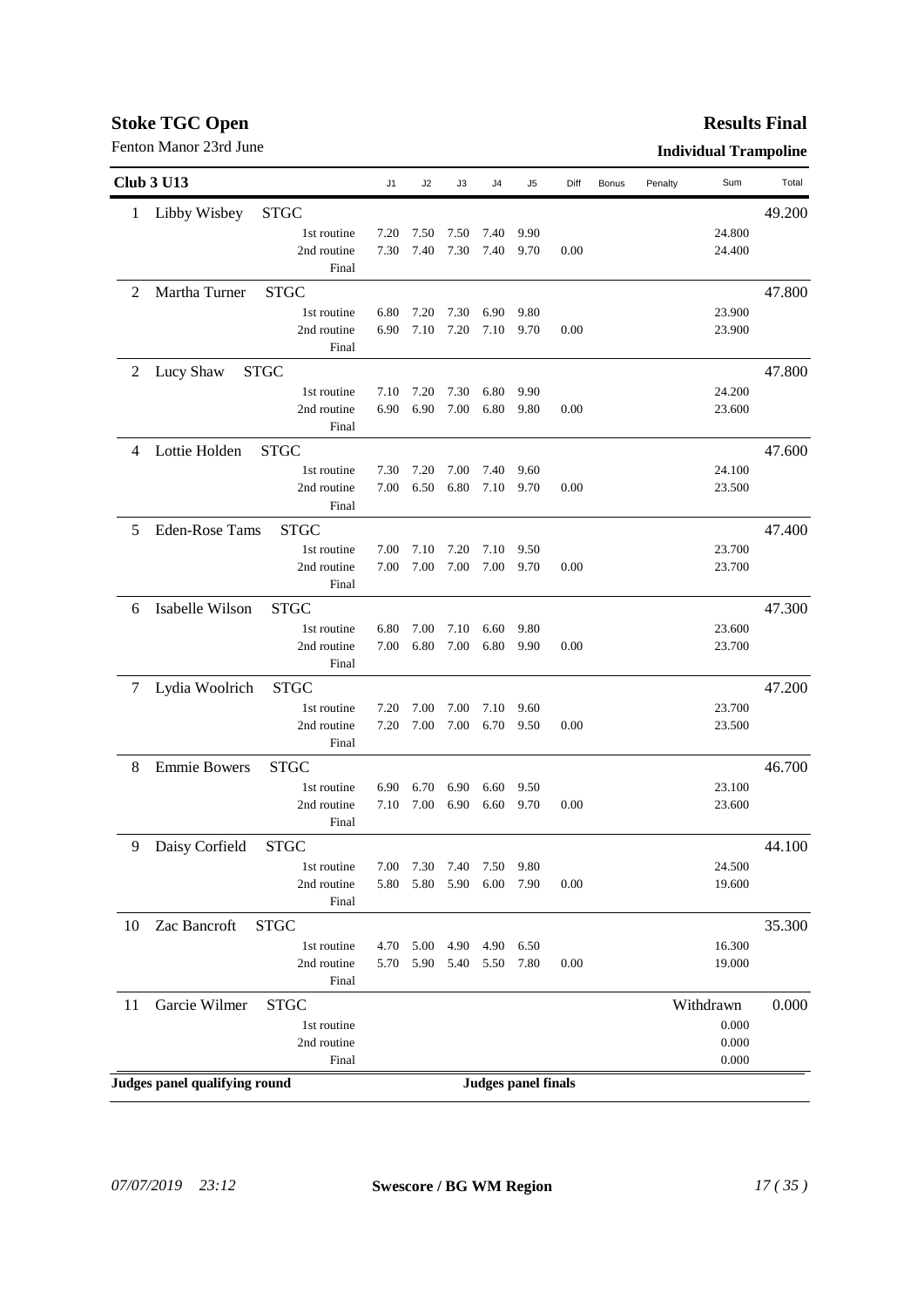#### **Results Final**

|                | Club $313+$                   |             | J1   | J2   | J3   | J <sub>4</sub>             | J5   | Diff | <b>Bonus</b> | Penalty | Sum    | Total  |
|----------------|-------------------------------|-------------|------|------|------|----------------------------|------|------|--------------|---------|--------|--------|
| 1              | <b>Harriet Colley</b>         | <b>STGC</b> |      |      |      |                            |      |      |              |         |        | 49.600 |
|                |                               | 1st routine | 7.50 | 7.50 | 7.60 | 7.60                       | 9.60 |      |              |         | 24.700 |        |
|                |                               | 2nd routine | 7.30 | 7.60 | 7.60 | 7.70                       | 9.70 | 0.00 |              |         | 24.900 |        |
|                |                               | Final       |      |      |      |                            |      |      |              |         |        |        |
| $\mathfrak{D}$ | Jemima Morris                 | <b>STGC</b> |      |      |      |                            |      |      |              |         |        | 47.400 |
|                |                               | 1st routine | 7.10 | 7.20 | 7.30 | 7.50                       | 9.30 |      |              |         | 23.800 |        |
|                |                               | 2nd routine | 7.10 | 7.00 | 6.90 | 7.10                       | 9.50 | 0.00 |              |         | 23.600 |        |
|                |                               | Final       |      |      |      |                            |      |      |              |         |        |        |
| 3              | <b>Charlie Brett</b>          | <b>STGC</b> |      |      |      |                            |      |      |              |         |        | 46.500 |
|                |                               | 1st routine | 6.60 | 6.80 | 6.90 | 6.70                       | 9.70 |      |              |         | 23.200 |        |
|                |                               | 2nd routine | 6.90 | 7.10 | 6.80 | 6.70                       | 9.60 | 0.00 |              |         | 23.300 |        |
|                |                               | Final       |      |      |      |                            |      |      |              |         |        |        |
| 4              | Euan Riding                   | <b>STGC</b> |      |      |      |                            |      |      |              |         |        | 45.300 |
|                |                               | 1st routine | 6.70 | 6.40 | 6.30 | 6.60                       | 9.50 |      |              |         | 22.500 |        |
|                |                               | 2nd routine | 6.60 | 6.80 | 6.70 | 6.30                       | 9.50 | 0.00 |              |         | 22.800 |        |
|                |                               | Final       |      |      |      |                            |      |      |              |         |        |        |
| 5              | <b>Holly Johns</b>            | <b>STGC</b> |      |      |      |                            |      |      |              |         |        | 43.200 |
|                |                               | 1st routine | 7.00 | 6.70 | 6.90 | 6.90                       | 9.90 |      |              |         | 23.700 |        |
|                |                               | 2nd routine | 5.80 | 5.90 | 5.80 | 5.40                       | 7.90 | 0.00 |              |         | 19.500 |        |
|                |                               | Final       |      |      |      |                            |      |      |              |         |        |        |
|                | Judges panel qualifying round |             |      |      |      | <b>Judges panel finals</b> |      |      |              |         |        |        |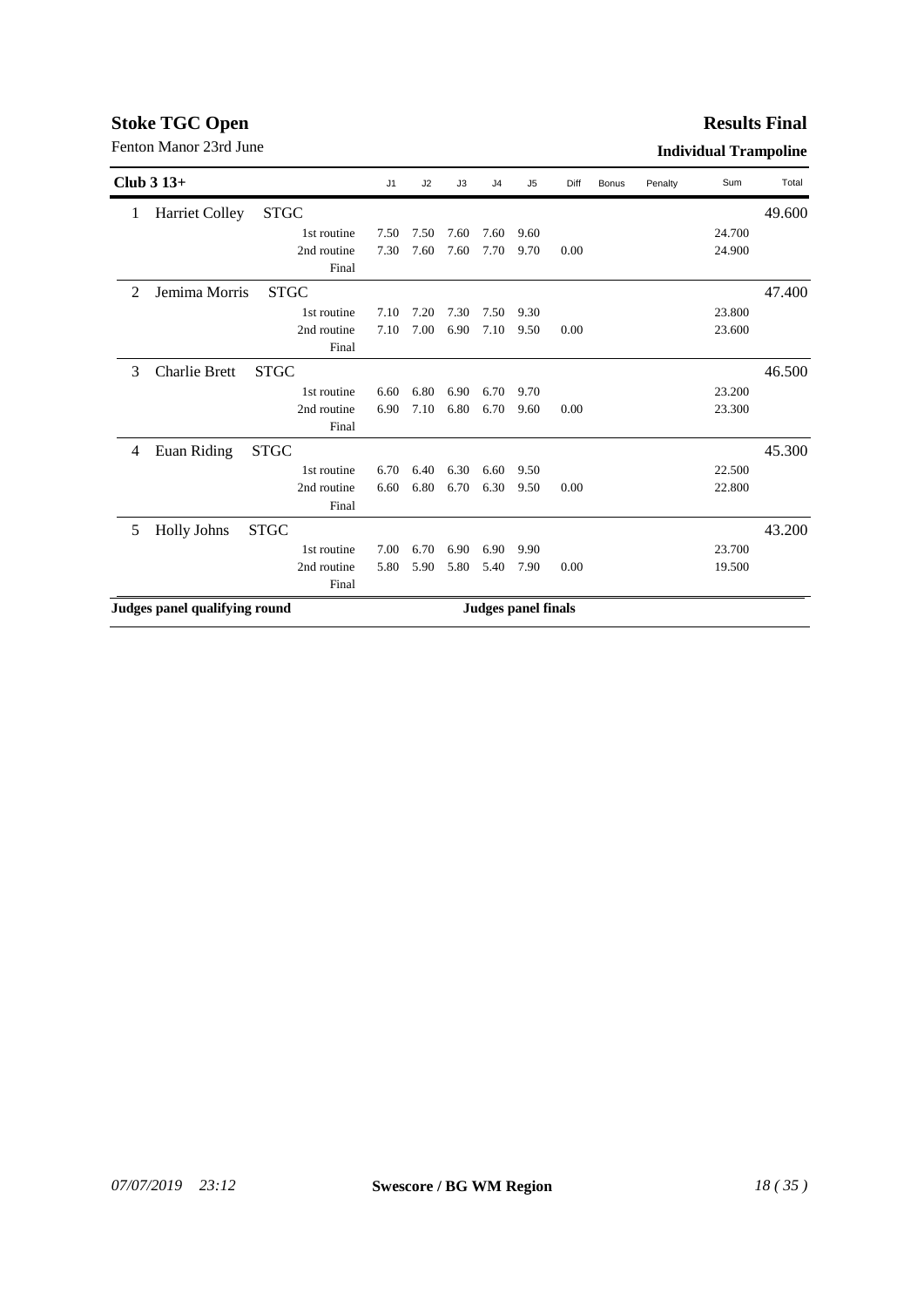### **Results Final**

| NDP1 U9 |                               |             | J1   | J2   | J3   | J <sub>4</sub>      | J5        | Diff | <b>Bonus</b> | Penalty | Sum    | Total  |
|---------|-------------------------------|-------------|------|------|------|---------------------|-----------|------|--------------|---------|--------|--------|
|         | Isobel Lewis                  | STGC.       |      |      |      |                     |           |      |              |         |        | 49.500 |
|         |                               | 1st routine | 7.50 | 7.60 | 7.60 |                     | 7.60 9.70 |      |              |         | 24.900 |        |
|         |                               | 2nd routine | 7.60 | 7.40 | 7.50 | 7.80                | 9.50      | 0.00 |              |         | 24.600 |        |
|         |                               | Final       |      |      |      |                     |           |      |              |         |        |        |
|         | Judges panel qualifying round |             |      |      |      | Judges panel finals |           |      |              |         |        |        |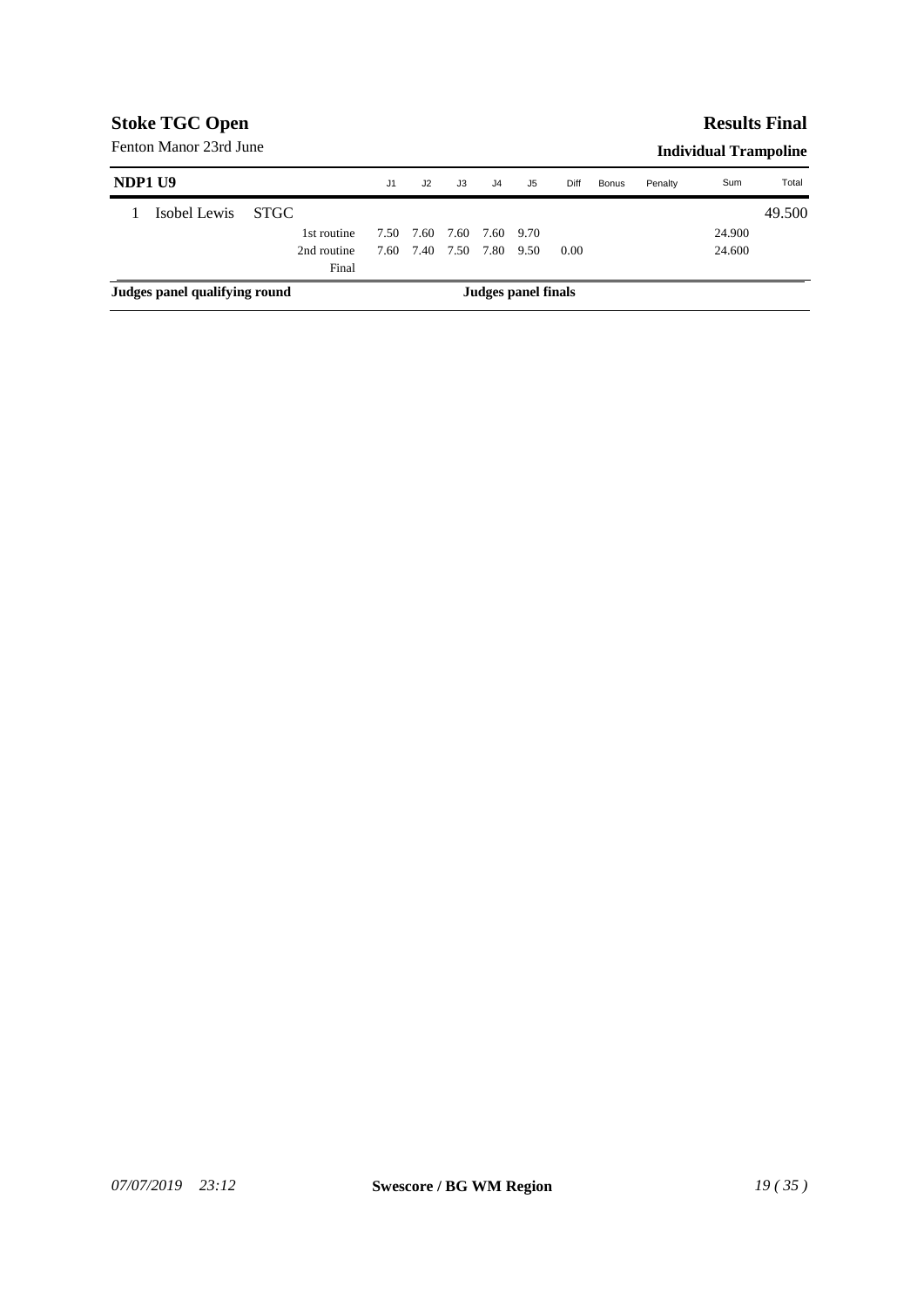#### **Results Final**

| <b>NDP1 U11</b>                                | J1   | J2   | J3   | J <sub>4</sub> | J <sub>5</sub>             | Diff | Bonus | Penalty | Sum    | Total  |
|------------------------------------------------|------|------|------|----------------|----------------------------|------|-------|---------|--------|--------|
| Ella Daisy Evans<br><b>STGC</b><br>1           |      |      |      |                |                            |      |       |         |        | 49.900 |
| 1st routine                                    | 7.40 | 7.50 | 7.60 | 7.50           | 9.70                       |      |       |         | 24.700 |        |
| 2nd routine                                    | 7.70 | 7.70 | 7.70 | 7.80           | 9.80                       | 0.00 |       |         | 25.200 |        |
| Final                                          |      |      |      |                |                            |      |       |         |        |        |
| <b>STGC</b><br>2<br>Lilia Virgo                |      |      |      |                |                            |      |       |         |        | 48.500 |
| 1st routine                                    | 7.20 | 7.20 | 7.20 | 7.60           | 9.70                       |      |       |         | 24.100 |        |
| 2nd routine                                    | 7.30 | 7.30 | 7.30 | 7.30           | 9.80                       | 0.00 |       |         | 24.400 |        |
| Final                                          |      |      |      |                |                            |      |       |         |        |        |
| <b>STGC</b><br>Lola Rackley<br>3               |      |      |      |                |                            |      |       |         |        | 48.200 |
| 1st routine                                    | 7.10 | 7.10 | 7.20 | 7.40           | 9.80                       |      |       |         | 24.100 |        |
| 2nd routine                                    | 7.00 | 7.20 | 7.20 | 7.50           | 9.70                       | 0.00 |       |         | 24.100 |        |
| Final                                          |      |      |      |                |                            |      |       |         |        |        |
| Chloe Rushden<br><b>STGC</b><br>$\overline{4}$ |      |      |      |                |                            |      |       |         |        | 47.900 |
| 1st routine                                    | 7.10 | 7.20 | 7.30 | 7.20           | 9.70                       |      |       |         | 24.100 |        |
| 2nd routine                                    | 7.30 | 7.00 | 7.20 | 7.50           | 9.30                       | 0.00 |       |         | 23.800 |        |
| Final                                          |      |      |      |                |                            |      |       |         |        |        |
| <b>STGC</b><br>Ava Brumby<br>5                 |      |      |      |                |                            |      |       |         |        | 47.200 |
| 1st routine                                    | 7.40 | 7.30 | 7.40 | 7.50           | 9.30                       |      |       |         | 24.100 |        |
| 2nd routine                                    | 6.80 | 6.60 | 6.90 | 6.90           | 9.40                       | 0.00 |       |         | 23.100 |        |
| Final                                          |      |      |      |                |                            |      |       |         |        |        |
| Judges panel qualifying round                  |      |      |      |                | <b>Judges panel finals</b> |      |       |         |        |        |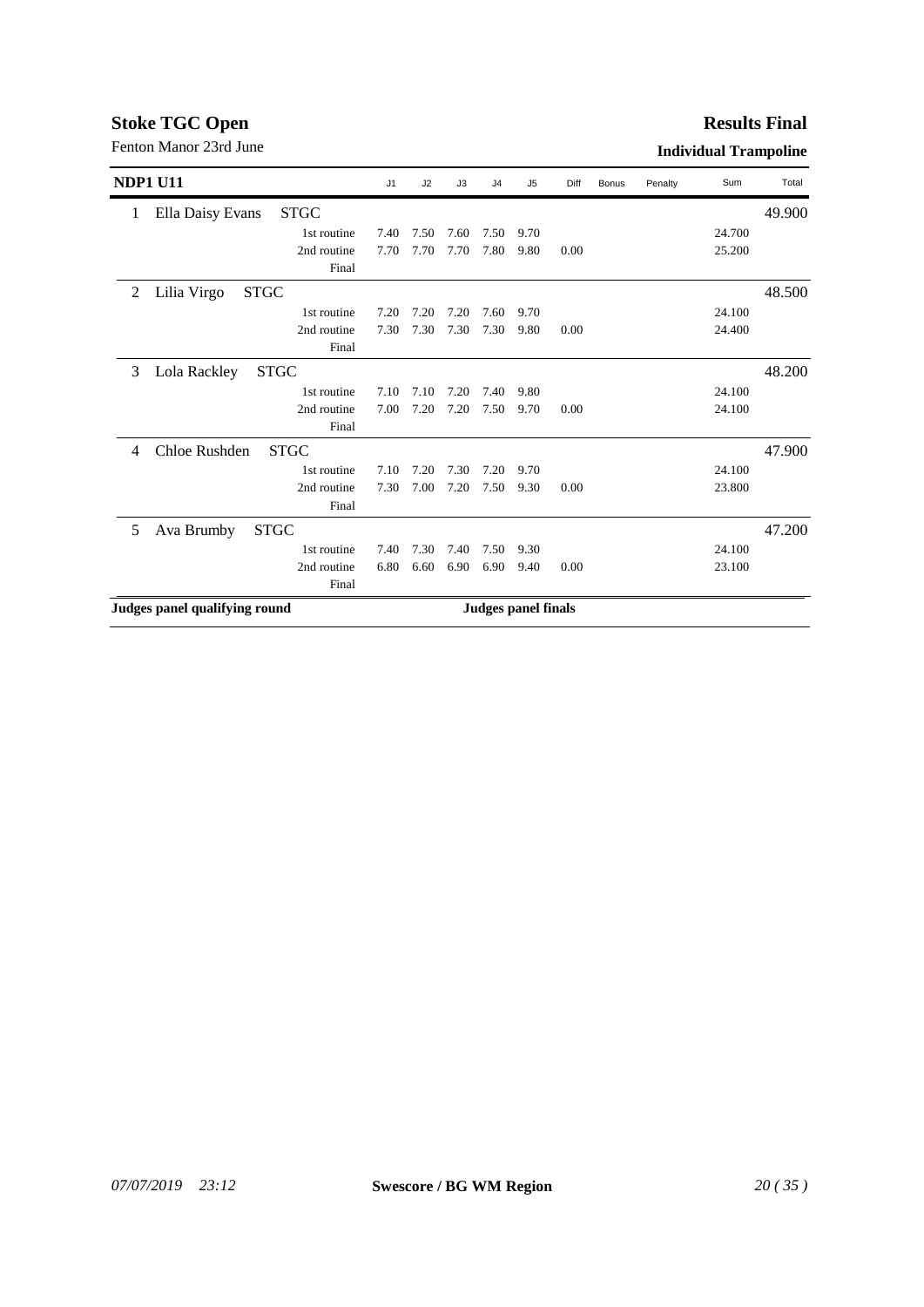#### **Results Final**

| <b>NDP1 U13</b>                                       | J1   | J2   | J3   | J <sub>4</sub> | J <sub>5</sub>             | Diff | Bonus | Penalty | Sum       | Total  |
|-------------------------------------------------------|------|------|------|----------------|----------------------------|------|-------|---------|-----------|--------|
| Sophie Knowles<br>Air Dynamix<br>1                    |      |      |      |                |                            |      |       |         |           | 48.700 |
| 1st routine                                           | 7.20 | 7.40 | 7.40 | 7.70           | 9.60                       |      |       |         | 24.400    |        |
| 2nd routine                                           | 7.30 | 7.20 | 7.40 | 7.50           | 9.60                       | 0.00 |       |         | 24.300    |        |
| Final                                                 |      |      |      |                |                            |      |       |         |           |        |
| <b>STGC</b><br>$\mathfrak{D}$<br><b>Maisie Prince</b> |      |      |      |                |                            |      |       |         |           | 48.600 |
| 1st routine                                           | 7.50 | 7.10 | 7.30 | 7.70           | 9.60                       |      |       |         | 24.400    |        |
| 2nd routine                                           | 7.20 | 7.40 | 7.30 | 7.70           | 9.50                       | 0.00 |       |         | 24.200    |        |
| Final                                                 |      |      |      |                |                            |      |       |         |           |        |
| <b>STGC</b><br>Arran Anketell<br>3                    |      |      |      |                |                            |      |       |         |           | 46.600 |
| 1st routine                                           | 6.50 | 6.80 | 6.80 | 6.60           | 9.70                       |      |       |         | 23.100    |        |
| 2nd routine                                           | 6.80 | 6.60 | 7.00 | 7.20           | 9.70                       | 0.00 |       |         | 23.500    |        |
| Final                                                 |      |      |      |                |                            |      |       |         |           |        |
| Luke Glover<br><b>STGC</b><br>4                       |      |      |      |                |                            |      |       |         |           | 46.400 |
| 1st routine                                           | 6.70 | 6.90 | 6.90 | 6.70           | 9.80                       |      |       |         | 23.400    |        |
| 2nd routine                                           | 6.80 | 6.70 | 6.70 | 6.50           | 9.60                       | 0.00 |       |         | 23.000    |        |
| Final                                                 |      |      |      |                |                            |      |       |         |           |        |
| Ollie Stananought<br>5<br>Coventry                    |      |      |      |                |                            |      |       |         | Withdrawn | 0.000  |
| 1st routine                                           |      |      |      |                |                            |      |       |         | 0.000     |        |
| 2nd routine                                           |      |      |      |                |                            |      |       |         | 0.000     |        |
| Final                                                 |      |      |      |                |                            |      |       |         | 0.000     |        |
| Judges panel qualifying round                         |      |      |      |                | <b>Judges panel finals</b> |      |       |         |           |        |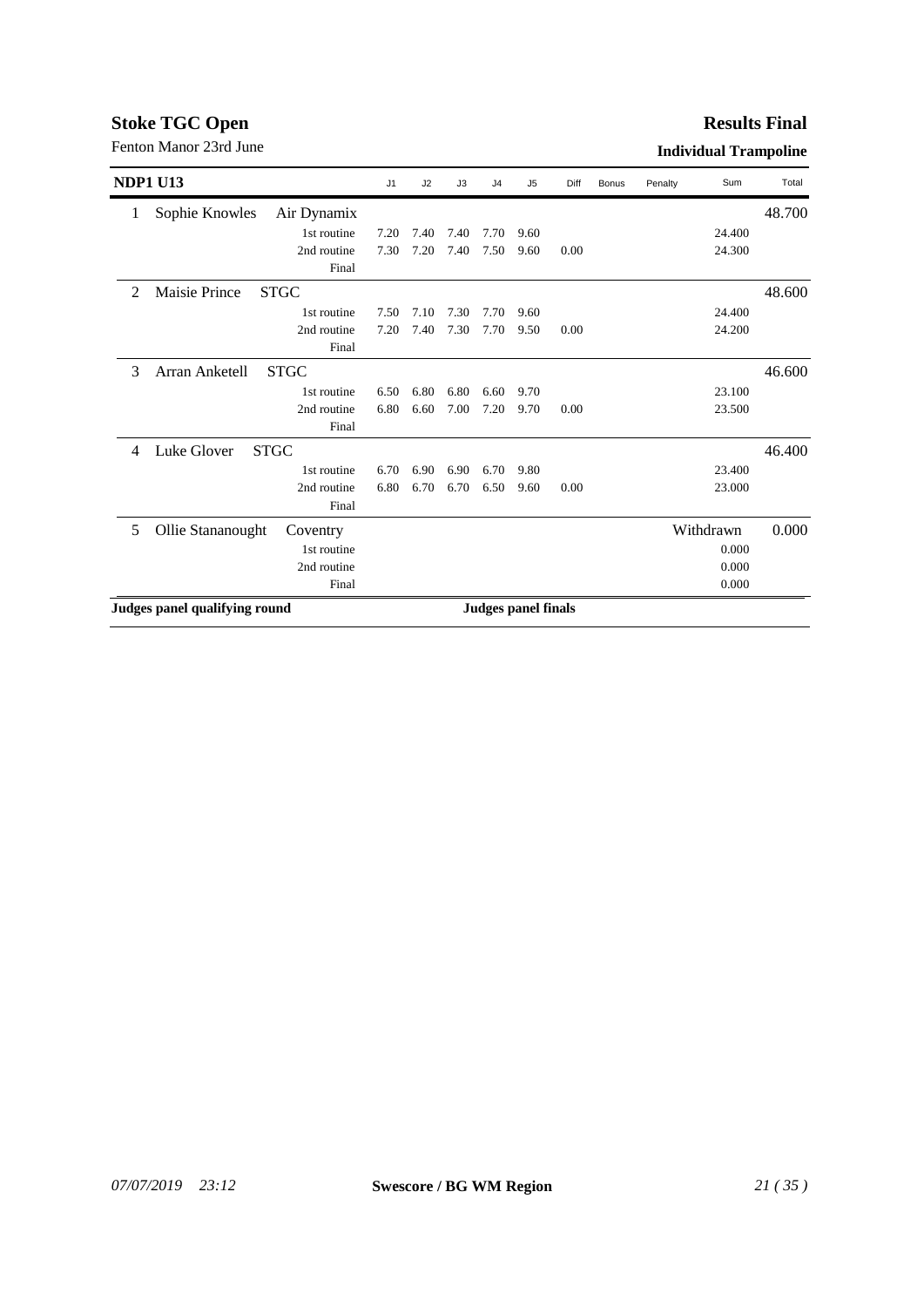#### **Results Final**

| NDP1 $13+$ |                               |             | J <sub>1</sub> | J2   | J3   | J <sub>4</sub>             | J5         | Diff | <b>Bonus</b> | Penalty | Sum       | Total  |
|------------|-------------------------------|-------------|----------------|------|------|----------------------------|------------|------|--------------|---------|-----------|--------|
| 1          | Georgia Balderson             | <b>STGC</b> |                |      |      |                            |            |      |              |         |           | 50.800 |
|            |                               | 1st routine | 7.60           | 7.70 | 8.00 |                            | 7.70 10.00 |      |              |         | 25.400    |        |
|            |                               | 2nd routine | 7.50           | 7.70 | 7.90 | 7.80                       | 9.90       | 0.00 |              |         | 25.400    |        |
|            |                               | Final       |                |      |      |                            |            |      |              |         |           |        |
| 2          | <b>STGC</b><br>Evie Naylor    |             |                |      |      |                            |            |      |              |         |           | 49.100 |
|            |                               | 1st routine | 7.20           | 7.30 | 7.30 | 7.70                       | 9.80       |      |              |         | 24.400    |        |
|            |                               | 2nd routine | 7.30           | 7.40 | 7.50 | 7.80                       | 9.80       | 0.00 |              |         | 24.700    |        |
|            |                               | Final       |                |      |      |                            |            |      |              |         |           |        |
| 3          | Rosa Bailey Parr              | <b>STGC</b> |                |      |      |                            |            |      |              |         | Withdrawn | 0.000  |
|            |                               | 1st routine |                |      |      |                            |            |      |              |         | 0.000     |        |
|            |                               | 2nd routine |                |      |      |                            |            |      |              |         | 0.000     |        |
|            |                               | Final       |                |      |      |                            |            |      |              |         | 0.000     |        |
|            | Judges panel qualifying round |             |                |      |      | <b>Judges panel finals</b> |            |      |              |         |           |        |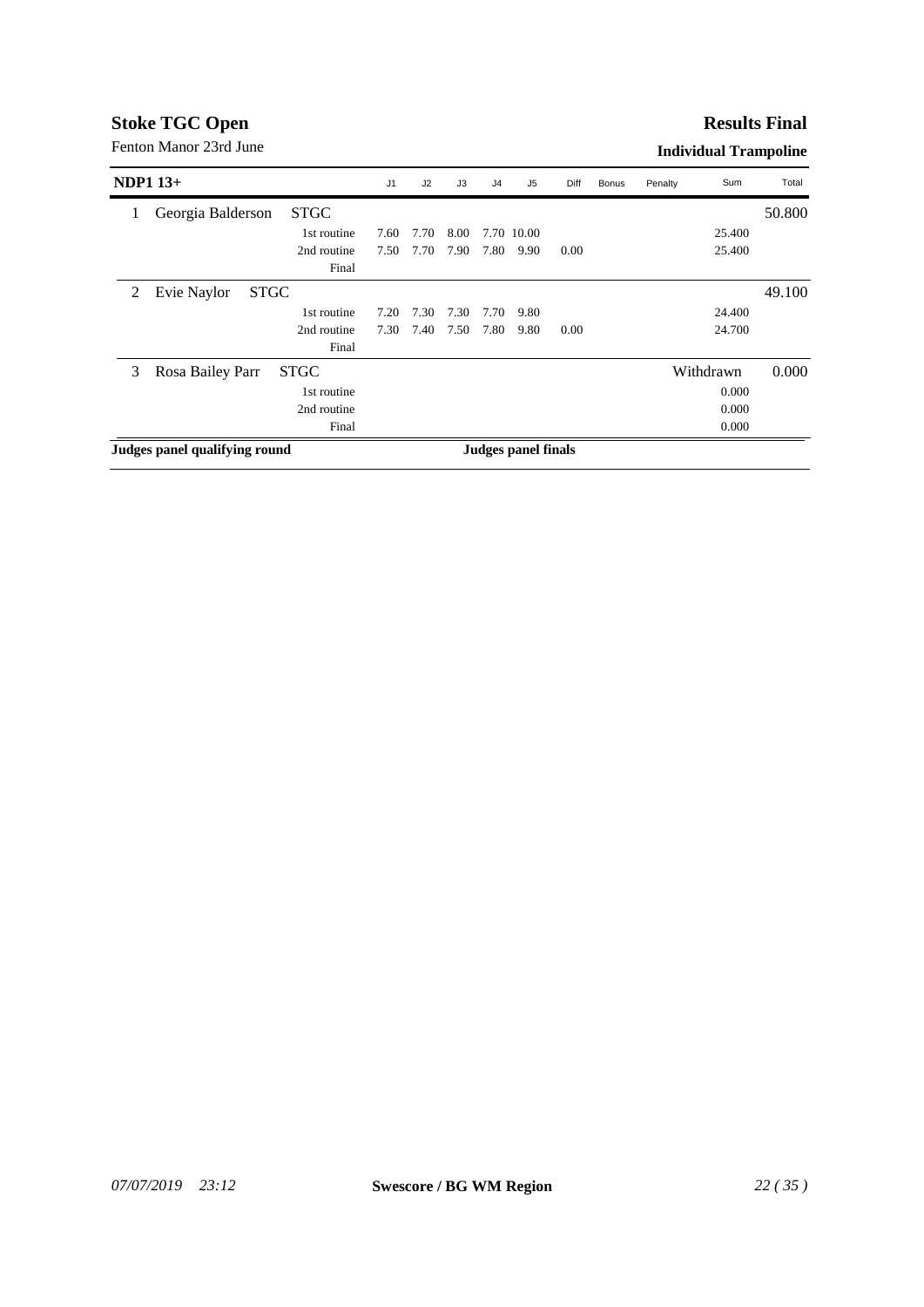### **Results Final**

| <b>NDP2 U11</b>               |             | J1   | J <sub>2</sub> | J3   | J4   | J5                  | Diff | Bonus | Penalty | Sum    | Total  |
|-------------------------------|-------------|------|----------------|------|------|---------------------|------|-------|---------|--------|--------|
| <b>Archie Davies</b>          | <b>STGC</b> |      |                |      |      |                     |      |       |         |        | 49.600 |
|                               | 1st routine | 7.40 | 7.60           | 7.60 | 7.80 | - 9.60              |      |       |         | 24.800 |        |
|                               | 2nd routine | 7.50 | 7.50           | 7.30 | 7.60 | 9.80                | 0.00 |       |         | 24.800 |        |
|                               | Final       |      |                |      |      |                     |      |       |         |        |        |
| Judges panel qualifying round |             |      |                |      |      | Judges panel finals |      |       |         |        |        |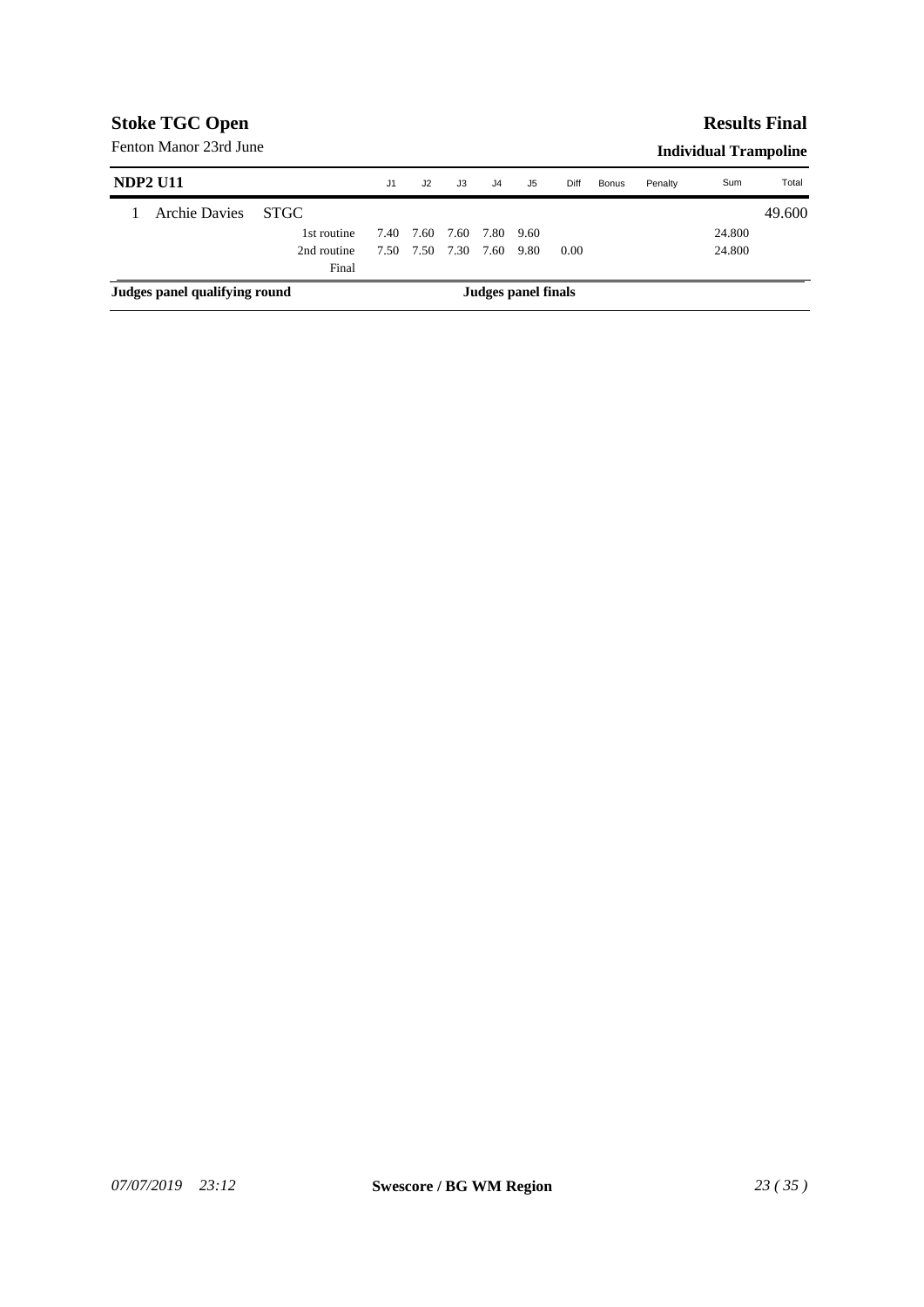|                 | Fenton Manor 23rd June        |             |                |      |      |                            |      |      |              |         | <b>Individual Trampoline</b> |        |
|-----------------|-------------------------------|-------------|----------------|------|------|----------------------------|------|------|--------------|---------|------------------------------|--------|
| <b>NDP2 11+</b> |                               |             | J <sub>1</sub> | J2   | J3   | J4                         | J5   | Diff | <b>Bonus</b> | Penalty | Sum                          | Total  |
| 1               | Alexandra Jones               | Coventry    |                |      |      |                            |      |      |              |         |                              | 48.700 |
|                 |                               | 1st routine | 7.50           | 7.50 | 7.80 | 7.70                       | 9.60 |      |              |         | 24.800                       |        |
|                 |                               | 2nd routine | 7.00           | 7.00 | 7.20 | 7.20                       | 9.70 | 0.00 |              |         | 23.900                       |        |
|                 |                               | Final       |                |      |      |                            |      |      |              |         |                              |        |
| 2               | James Cahalane                | Air Dynamix |                |      |      |                            |      |      |              |         |                              | 48.400 |
|                 |                               | 1st routine | 7.70           | 7.40 | 7.40 | 7.70                       | 9.60 |      |              |         | 24.700                       |        |
|                 |                               | 2nd routine | 7.00           | 7.40 | 7.10 | 7.60                       | 9.20 | 0.00 |              |         | 23.700                       |        |
|                 |                               | Final       |                |      |      |                            |      |      |              |         |                              |        |
| 3               | <b>Billy Dolman</b>           | <b>STGC</b> |                |      |      |                            |      |      |              |         |                              | 48.100 |
|                 |                               | 1st routine | 7.30           | 7.00 | 7.30 | 7.30                       | 9.60 |      |              |         | 24.200                       |        |
|                 |                               | 2nd routine | 7.20           | 7.00 | 7.10 | 6.70                       | 9.80 | 0.00 |              |         | 23.900                       |        |
|                 |                               | Final       |                |      |      |                            |      |      |              |         |                              |        |
| 3               | Ilana Steventon               | <b>STGC</b> |                |      |      |                            |      |      |              |         |                              | 48.100 |
|                 |                               | 1st routine | 7.30           | 7.30 | 7.20 | 7.30                       | 9.80 |      |              |         | 24.400                       |        |
|                 |                               | 2nd routine | 7.20           | 7.10 | 7.00 | 7.10                       | 9.50 | 0.00 |              |         | 23.700                       |        |
|                 |                               | Final       |                |      |      |                            |      |      |              |         |                              |        |
| 5               | Freya Dunn                    | Air Dynamix |                |      |      |                            |      |      |              |         |                              | 47.500 |
|                 |                               | 1st routine | 7.10           | 7.30 | 7.30 | 7.60                       | 9.70 |      |              |         | 24.300                       |        |
|                 |                               | 2nd routine | 6.80           | 6.80 | 6.90 | 7.10                       | 9.50 | 0.00 |              |         | 23.200                       |        |
|                 |                               | Final       |                |      |      |                            |      |      |              |         |                              |        |
| 6               | Isobel Walley                 | <b>STGC</b> |                |      |      |                            |      |      |              |         |                              | 46.600 |
|                 |                               | 1st routine | 7.20           | 7.00 | 7.00 | 6.80                       | 9.70 |      |              |         | 23.700                       |        |
|                 |                               | 2nd routine | 6.80           | 6.50 | 6.70 | 6.30                       | 9.70 | 0.00 |              |         | 22.900                       |        |
|                 |                               | Final       |                |      |      |                            |      |      |              |         |                              |        |
| 7               | Freya Virgo<br><b>STGC</b>    |             |                |      |      |                            |      |      |              |         |                              | 23.900 |
|                 |                               | 1st routine | 7.20           | 7.10 | 7.20 | 7.50                       | 9.50 |      |              |         | 23.900                       |        |
|                 |                               | 2nd routine | 0.00           | 0.00 | 0.00 | 0.00                       | 0.00 | 0.00 |              |         | 0.000                        |        |
|                 |                               | Final       |                |      |      |                            |      |      |              |         |                              |        |
| 8               | Aliyah Traini                 | <b>STGC</b> |                |      |      |                            |      |      |              |         |                              | 23.700 |
|                 |                               | 1st routine | 7.10           | 7.00 | 7.00 | 7.10                       | 9.60 |      |              |         | 23.700                       |        |
|                 |                               | 2nd routine | 0.00           | 0.00 | 0.00 | 0.00                       | 0.00 | 0.00 |              |         | 0.000                        |        |
|                 |                               | Final       |                |      |      |                            |      |      |              |         |                              |        |
|                 | Judges panel qualifying round |             |                |      |      | <b>Judges panel finals</b> |      |      |              |         |                              |        |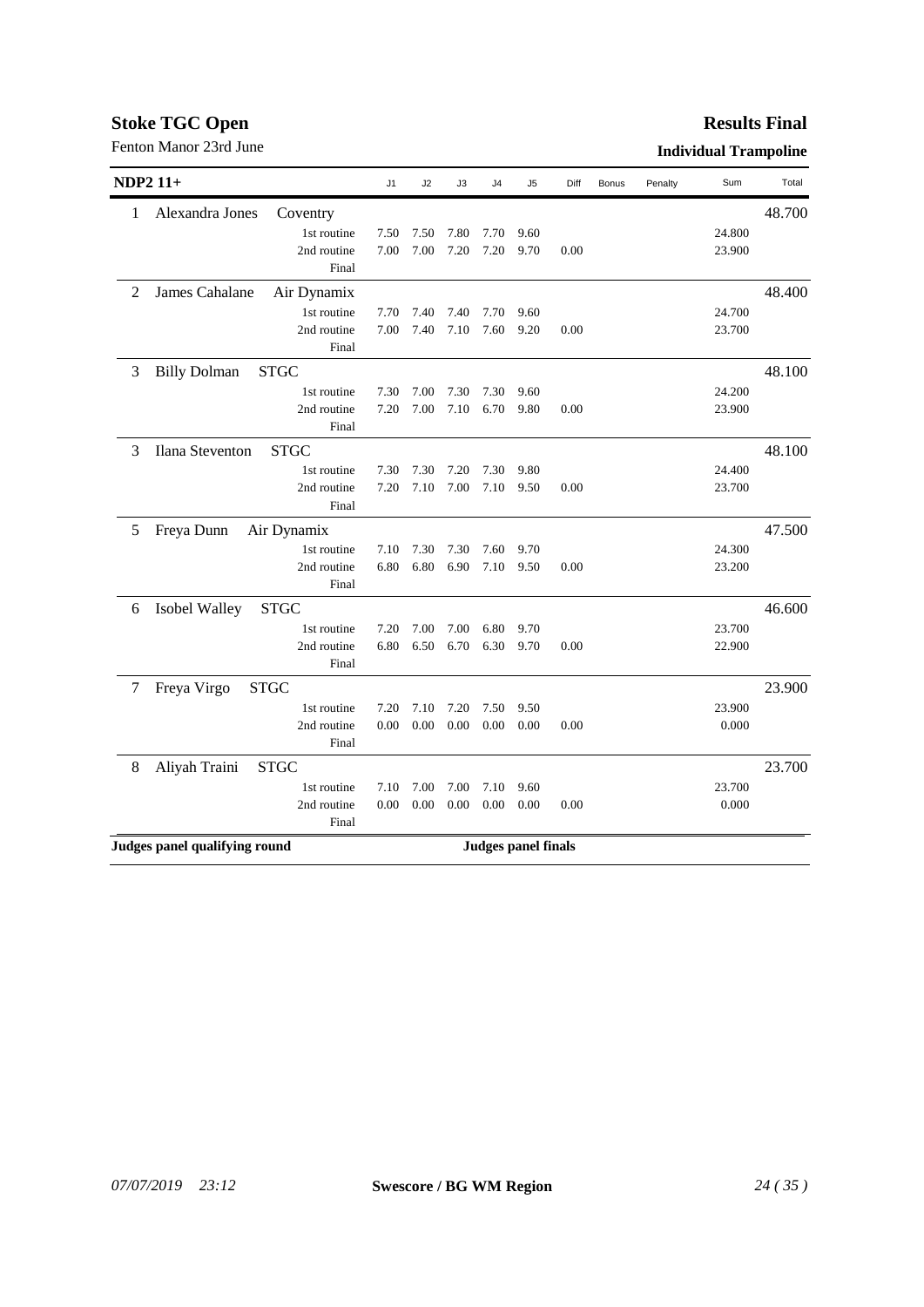#### **Results Final**

| <b>NDP3 U11</b> |                               |             | J <sub>1</sub> | J2 | J3 | J <sub>4</sub>      | J5 | Diff | <b>Bonus</b> | Penalty | Sum | Total |
|-----------------|-------------------------------|-------------|----------------|----|----|---------------------|----|------|--------------|---------|-----|-------|
| $\mathbf{0}$    | Millie Crompton               | <b>STGC</b> |                |    |    |                     |    |      |              |         |     | 0.000 |
|                 |                               | 1st routine |                |    |    |                     |    |      |              |         |     |       |
|                 |                               | 2nd routine |                |    |    |                     |    |      |              |         |     |       |
|                 |                               | Final       |                |    |    |                     |    |      |              |         |     |       |
| $\mathbf{0}$    | Mya Brzoska                   | <b>STGC</b> |                |    |    |                     |    |      |              |         |     | 0.000 |
|                 |                               | 1st routine |                |    |    |                     |    |      |              |         |     |       |
|                 |                               | 2nd routine |                |    |    |                     |    |      |              |         |     |       |
|                 |                               | Final       |                |    |    |                     |    |      |              |         |     |       |
|                 | Judges panel qualifying round |             |                |    |    | Judges panel finals |    |      |              |         |     |       |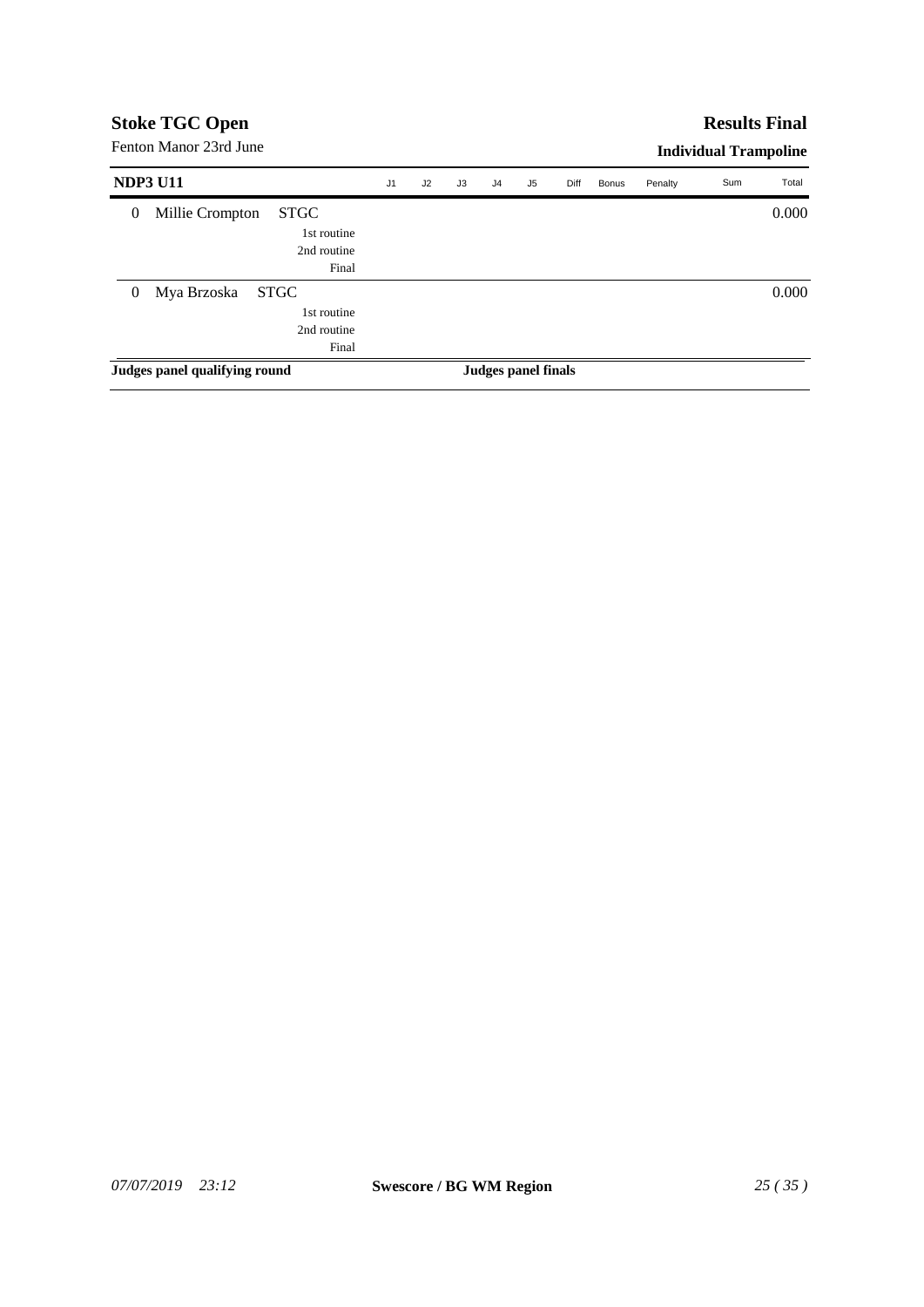| <b>NDP3 11+</b>                   |             | J1 | J2 | J3 | J4 | J5                         | Diff | <b>Bonus</b> | Penalty | Sum | Total |
|-----------------------------------|-------------|----|----|----|----|----------------------------|------|--------------|---------|-----|-------|
| Olivia Gill<br>$\theta$           | <b>STGC</b> |    |    |    |    |                            |      |              |         |     | 0.000 |
|                                   | 1st routine |    |    |    |    |                            |      |              |         |     |       |
|                                   | 2nd routine |    |    |    |    |                            |      |              |         |     |       |
|                                   | Final       |    |    |    |    |                            |      |              |         |     |       |
| Harry Shenton<br>$\boldsymbol{0}$ | <b>STGC</b> |    |    |    |    |                            |      |              |         |     | 0.000 |
|                                   | 1st routine |    |    |    |    |                            |      |              |         |     |       |
|                                   | 2nd routine |    |    |    |    |                            |      |              |         |     |       |
|                                   | Final       |    |    |    |    |                            |      |              |         |     |       |
| Alex Fletcher<br>$\theta$         | Air Dynamix |    |    |    |    |                            |      |              |         |     | 0.000 |
|                                   | 1st routine |    |    |    |    |                            |      |              |         |     |       |
|                                   | 2nd routine |    |    |    |    |                            |      |              |         |     |       |
|                                   | Final       |    |    |    |    |                            |      |              |         |     |       |
| Ava Swift<br>$\theta$             | Air Dynamix |    |    |    |    |                            |      |              |         |     | 0.000 |
|                                   | 1st routine |    |    |    |    |                            |      |              |         |     |       |
|                                   | 2nd routine |    |    |    |    |                            |      |              |         |     |       |
|                                   | Final       |    |    |    |    |                            |      |              |         |     |       |
| <b>Esme Newby</b><br>$\theta$     | <b>STGC</b> |    |    |    |    |                            |      |              |         |     | 0.000 |
|                                   | 1st routine |    |    |    |    |                            |      |              |         |     |       |
|                                   | 2nd routine |    |    |    |    |                            |      |              |         |     |       |
|                                   | Final       |    |    |    |    |                            |      |              |         |     |       |
| Tegan Bailey<br>$\boldsymbol{0}$  | Coventry    |    |    |    |    |                            |      |              |         |     | 0.000 |
|                                   | 1st routine |    |    |    |    |                            |      |              |         |     |       |
|                                   | 2nd routine |    |    |    |    |                            |      |              |         |     |       |
|                                   | Final       |    |    |    |    |                            |      |              |         |     |       |
| Judges panel qualifying round     |             |    |    |    |    | <b>Judges panel finals</b> |      |              |         |     |       |

# Fenton Manor 23rd June **Individual Trampoline**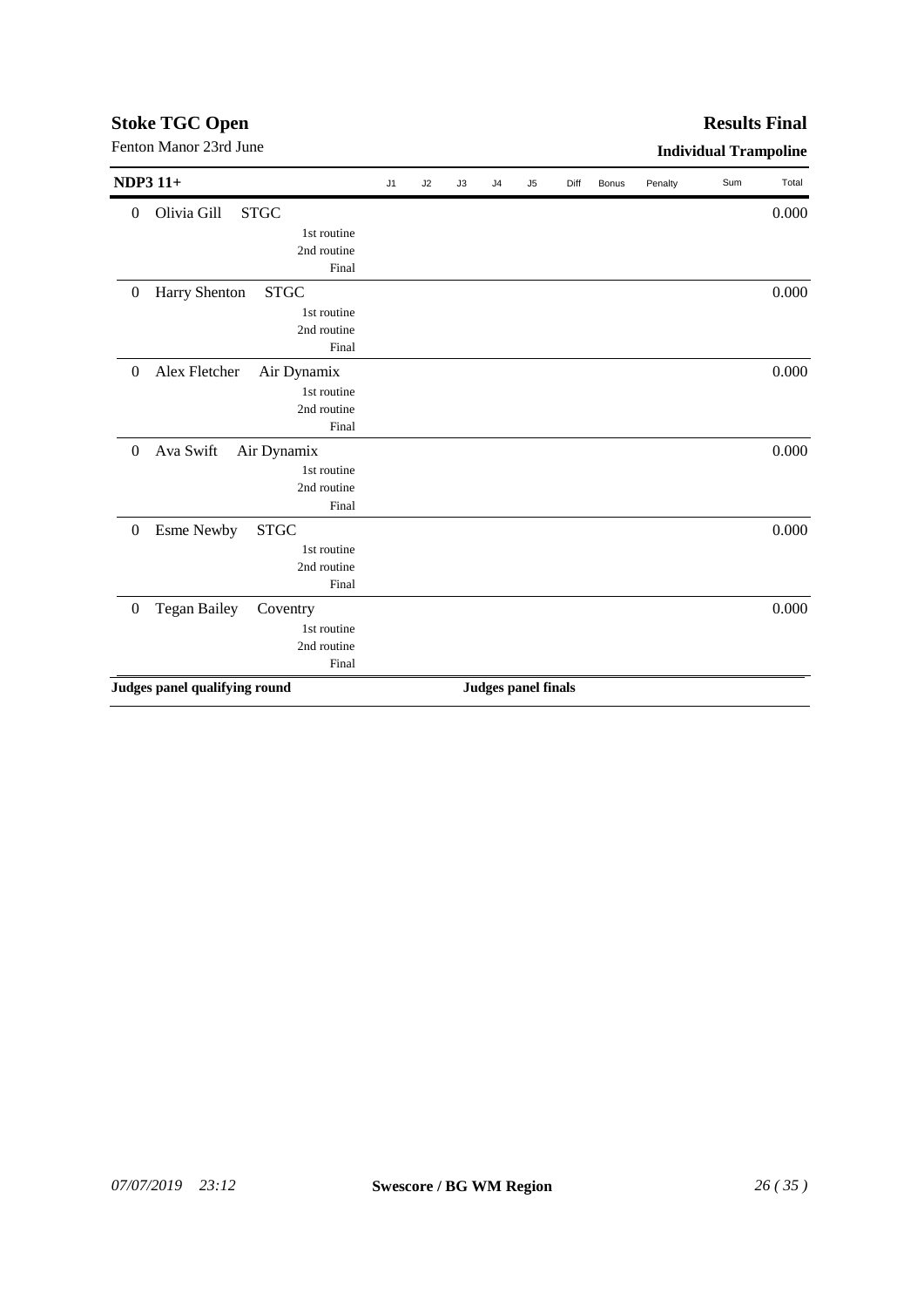| <b>Stoke TGC Open</b>         |                        |       |             |    |    |    |                     |    |      |              |         | <b>Results Final</b>         |       |
|-------------------------------|------------------------|-------|-------------|----|----|----|---------------------|----|------|--------------|---------|------------------------------|-------|
|                               | Fenton Manor 23rd June |       |             |    |    |    |                     |    |      |              |         | <b>Individual Trampoline</b> |       |
|                               | <b>NDP4 U11</b>        |       |             | J1 | J2 | JЗ | J <sub>4</sub>      | J5 | Diff | <b>Bonus</b> | Penalty | Sum                          | Total |
| $\Omega$                      | Ewan Hare              | STGC. |             |    |    |    |                     |    |      |              |         |                              | 0.000 |
|                               |                        |       | 1st routine |    |    |    |                     |    |      |              |         |                              |       |
|                               |                        |       | 2nd routine |    |    |    |                     |    |      |              |         |                              |       |
|                               |                        |       | Final       |    |    |    |                     |    |      |              |         |                              |       |
| Judges panel qualifying round |                        |       |             |    |    |    | Judges panel finals |    |      |              |         |                              |       |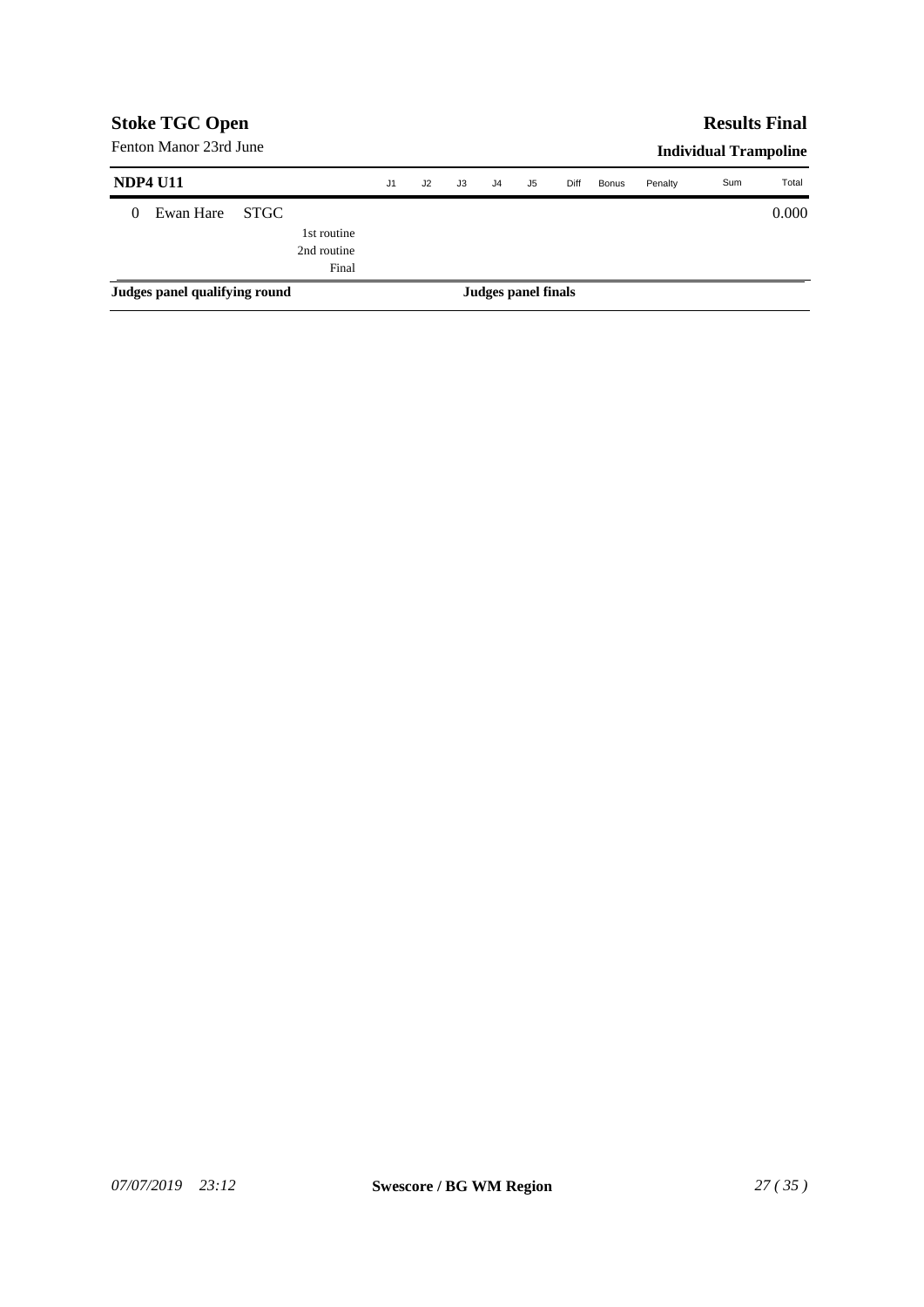| Fenton Manor 23rd June                                                                        |                |    |    |    |                     |      |       |         | <b>Individual Trampoline</b> |       |
|-----------------------------------------------------------------------------------------------|----------------|----|----|----|---------------------|------|-------|---------|------------------------------|-------|
| <b>NDP4 U13</b>                                                                               | J <sub>1</sub> | J2 | J3 | J4 | J <sub>5</sub>      | Diff | Bonus | Penalty | Sum                          | Total |
| <b>STGC</b><br>Sophie Scott<br>$\overline{0}$<br>1st routine<br>2nd routine                   |                |    |    |    |                     |      |       |         |                              | 0.000 |
| Final<br><b>STGC</b><br>Lacey Hawkes<br>$\overline{0}$<br>1st routine<br>2nd routine<br>Final |                |    |    |    |                     |      |       |         |                              | 0.000 |
| Ella Rose Lomas<br><b>STGC</b><br>$\Omega$<br>1st routine<br>2nd routine<br>Final             |                |    |    |    |                     |      |       |         |                              | 0.000 |
| Judges panel qualifying round                                                                 |                |    |    |    | Judges panel finals |      |       |         |                              |       |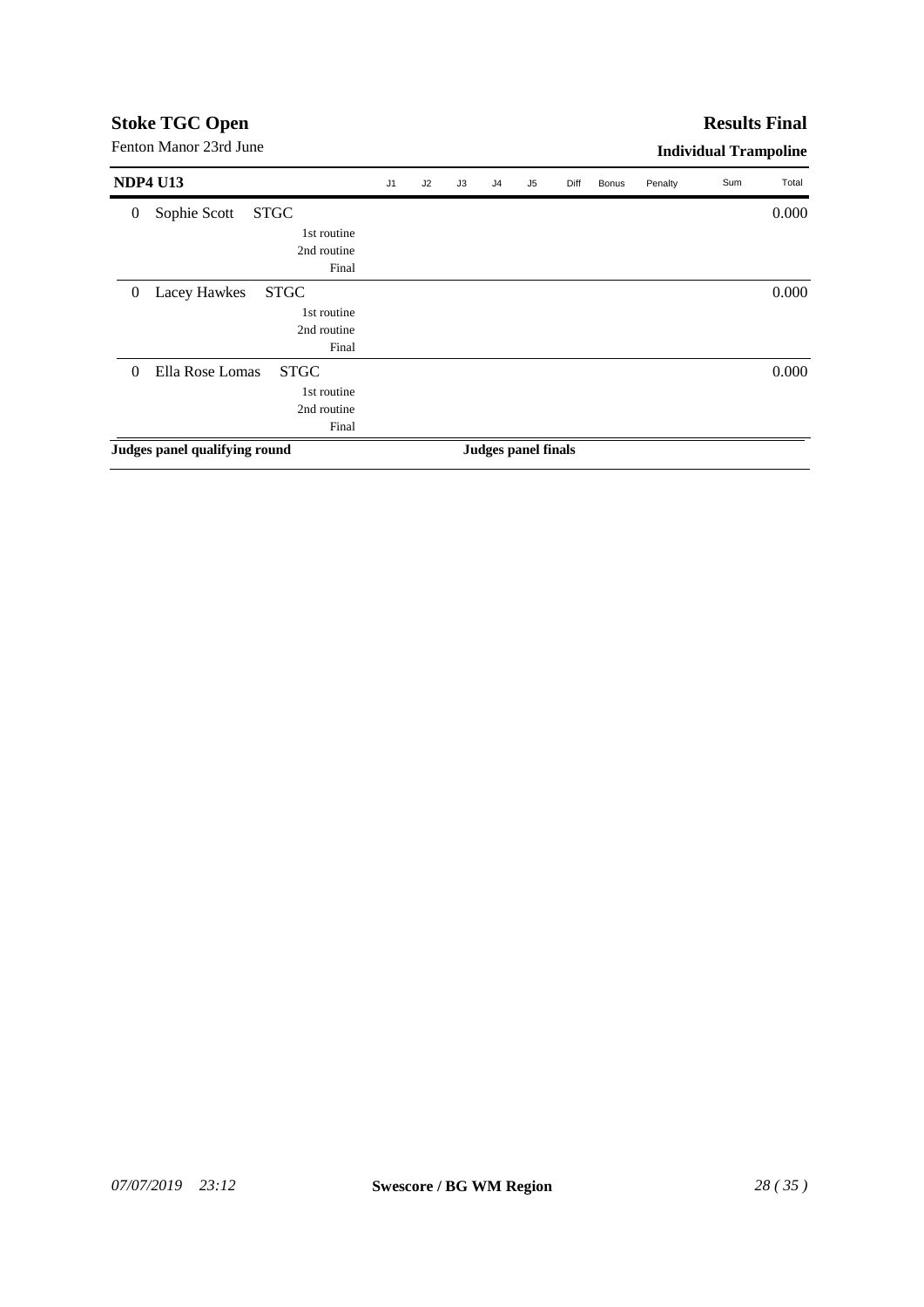#### **Results Final**

| <b>NDP4 13+</b>                           | J1 | J2 | J3 | J <sub>4</sub>             | J <sub>5</sub> | Diff | Bonus | Penalty | Sum | Total |
|-------------------------------------------|----|----|----|----------------------------|----------------|------|-------|---------|-----|-------|
| Hannah Chuter<br><b>STGC</b><br>1         |    |    |    |                            |                |      |       |         |     | 0.000 |
| 1st routine                               |    |    |    |                            |                |      |       |         |     |       |
| 2nd routine                               |    |    |    |                            |                |      |       |         |     |       |
| Final                                     |    |    |    |                            |                |      |       |         |     |       |
| Georgia Braxton-Lloyd<br><b>STGC</b><br>1 |    |    |    |                            |                |      |       |         |     | 0.000 |
| 1st routine                               |    |    |    |                            |                |      |       |         |     |       |
| 2nd routine                               |    |    |    |                            |                |      |       |         |     |       |
| Final                                     |    |    |    |                            |                |      |       |         |     |       |
| Chloe Hyatt<br>Air Dynamix<br>1           |    |    |    |                            |                |      |       |         |     | 0.000 |
| 1st routine                               |    |    |    |                            |                |      |       |         |     |       |
| 2nd routine                               |    |    |    |                            |                |      |       |         |     |       |
| Final                                     |    |    |    |                            |                |      |       |         |     |       |
| <b>Emily Marshall</b><br><b>STGC</b><br>1 |    |    |    |                            |                |      |       |         |     | 0.000 |
| 1st routine                               |    |    |    |                            |                |      |       |         |     |       |
| 2nd routine                               |    |    |    |                            |                |      |       |         |     |       |
| Final                                     |    |    |    |                            |                |      |       |         |     |       |
| Judges panel qualifying round             |    |    |    | <b>Judges panel finals</b> |                |      |       |         |     |       |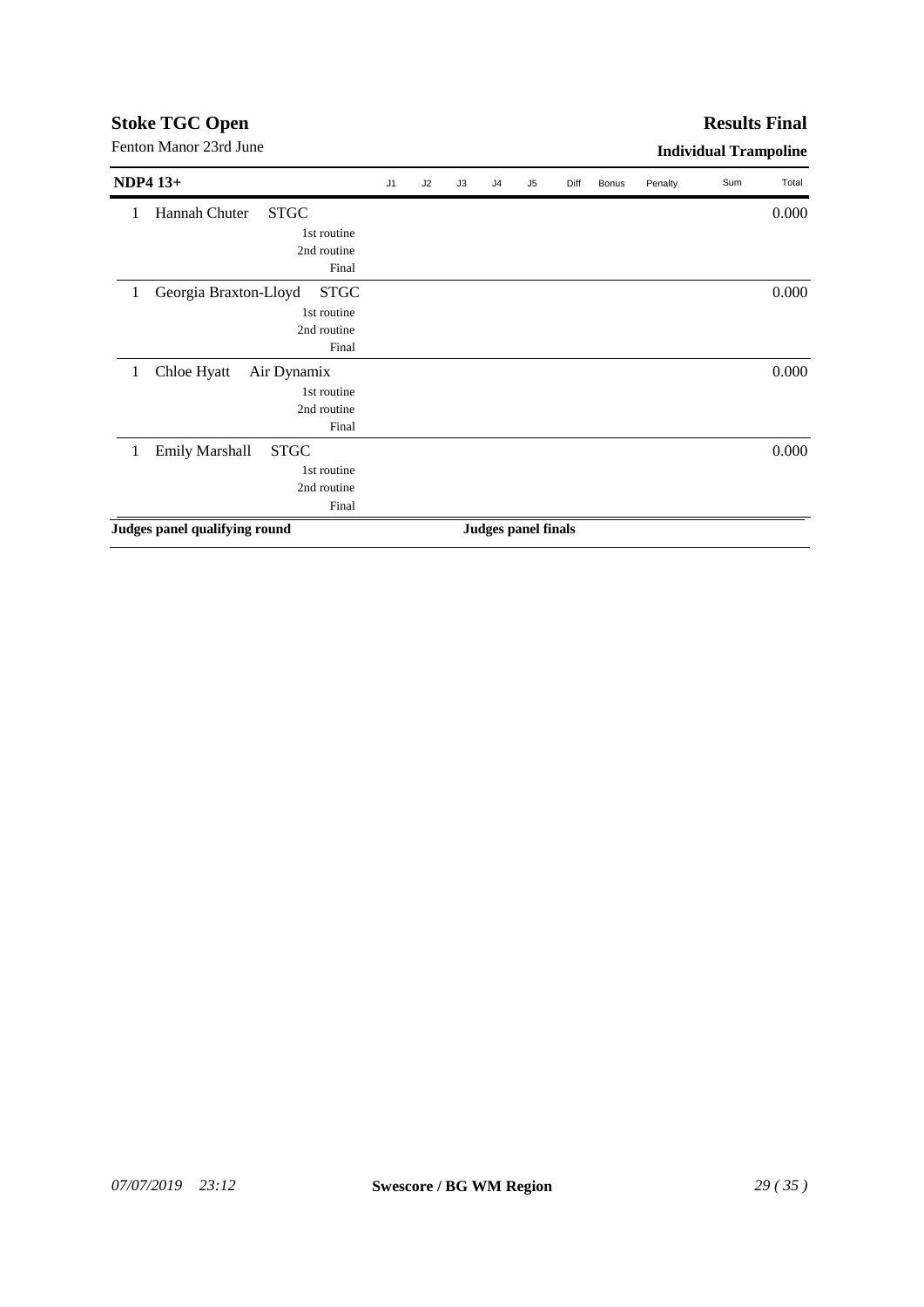| <b>Stoke TGC Open</b>         |                        |                                                    |                |    |    |                |                     |      |              |         | <b>Results Final</b>         |       |
|-------------------------------|------------------------|----------------------------------------------------|----------------|----|----|----------------|---------------------|------|--------------|---------|------------------------------|-------|
|                               | Fenton Manor 23rd June |                                                    |                |    |    |                |                     |      |              |         | <b>Individual Trampoline</b> |       |
|                               | <b>NDP5 U11</b>        |                                                    | J <sub>1</sub> | J2 | J3 | J <sub>4</sub> | J5                  | Diff | <b>Bonus</b> | Penalty | Sum                          | Total |
| $\theta$                      | <b>Emily Stanway</b>   | <b>STGC</b><br>1st routine<br>2nd routine<br>Final |                |    |    |                |                     |      |              |         |                              | 0.000 |
| Judges panel qualifying round |                        |                                                    |                |    |    |                | Judges panel finals |      |              |         |                              |       |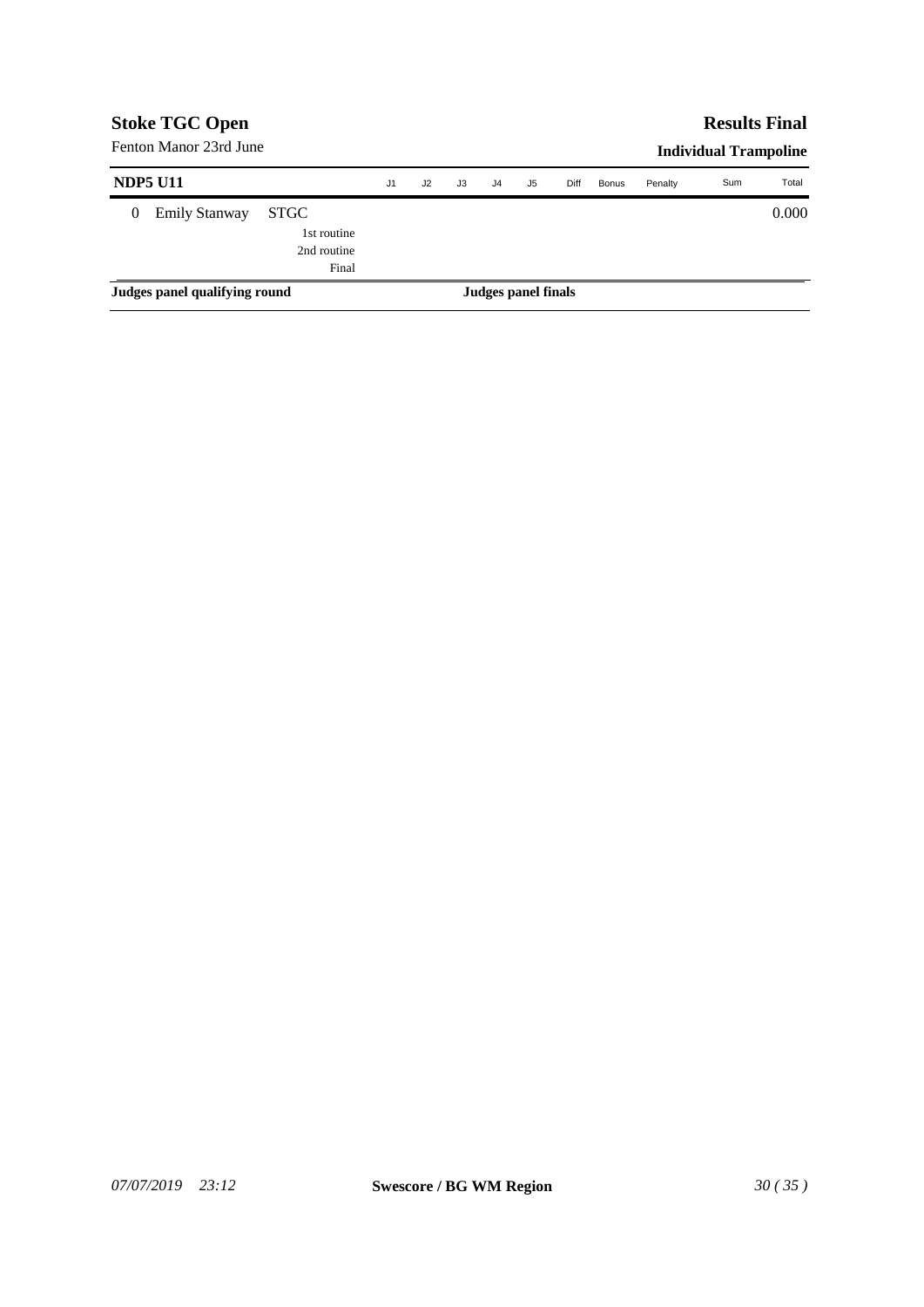#### **Results Final**

| <b>NDP5 11+</b>                                         | J1 | J2 | J3 | J <sub>4</sub> | J5                         | Diff | Bonus | Penalty | Sum | Total |
|---------------------------------------------------------|----|----|----|----------------|----------------------------|------|-------|---------|-----|-------|
| Preston Whiteman<br><b>STGC</b><br>$\theta$             |    |    |    |                |                            |      |       |         |     | 0.000 |
| 1st routine                                             |    |    |    |                |                            |      |       |         |     |       |
| 2nd routine                                             |    |    |    |                |                            |      |       |         |     |       |
| Final                                                   |    |    |    |                |                            |      |       |         |     |       |
| Laura Cahalane<br>Air Dynamix<br>$\overline{0}$         |    |    |    |                |                            |      |       |         |     | 0.000 |
| 1st routine                                             |    |    |    |                |                            |      |       |         |     |       |
| 2nd routine                                             |    |    |    |                |                            |      |       |         |     |       |
| Final                                                   |    |    |    |                |                            |      |       |         |     |       |
| <b>Holly Roberts</b><br><b>STGC</b><br>$\boldsymbol{0}$ |    |    |    |                |                            |      |       |         |     | 0.000 |
| 1st routine                                             |    |    |    |                |                            |      |       |         |     |       |
| 2nd routine                                             |    |    |    |                |                            |      |       |         |     |       |
| Final                                                   |    |    |    |                |                            |      |       |         |     |       |
| Kathrine Bull<br><b>STGC</b><br>$\Omega$                |    |    |    |                |                            |      |       |         |     | 0.000 |
| 1st routine                                             |    |    |    |                |                            |      |       |         |     |       |
| 2nd routine                                             |    |    |    |                |                            |      |       |         |     |       |
| Final                                                   |    |    |    |                |                            |      |       |         |     |       |
| Judges panel qualifying round                           |    |    |    |                | <b>Judges panel finals</b> |      |       |         |     |       |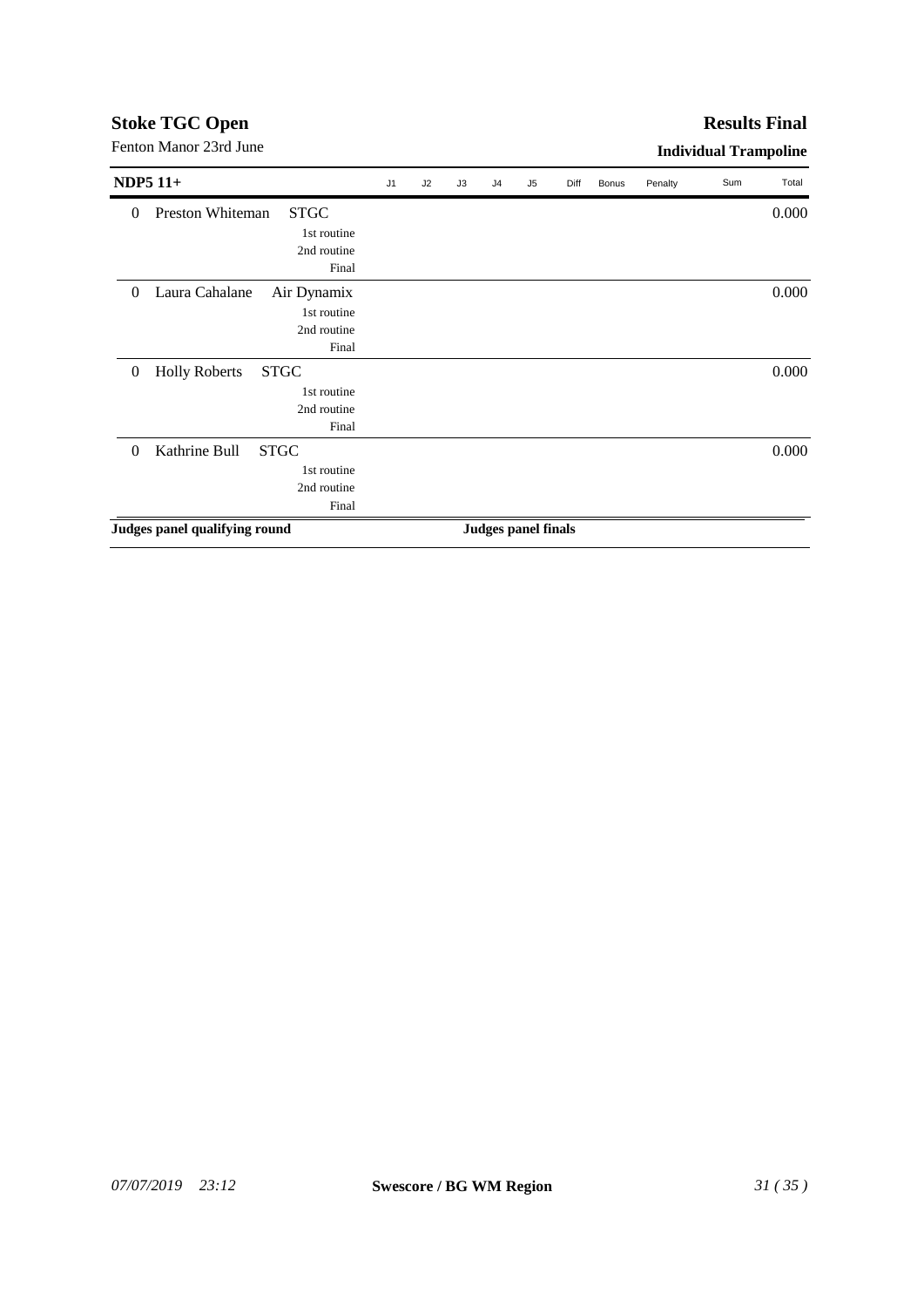#### **Results Final**

| NDP <sub>6</sub> |                               |             | J <sub>1</sub> | J2 | J3 | J <sub>4</sub> | J <sub>5</sub>             | Diff | <b>Bonus</b> | Penalty | Sum | Total |
|------------------|-------------------------------|-------------|----------------|----|----|----------------|----------------------------|------|--------------|---------|-----|-------|
| 1                | Jordan Lee Snape              | <b>STGC</b> |                |    |    |                |                            |      |              |         |     | 0.000 |
|                  |                               | 1st routine |                |    |    |                |                            |      |              |         |     |       |
|                  |                               | 2nd routine |                |    |    |                |                            |      |              |         |     |       |
|                  |                               | Final       |                |    |    |                |                            |      |              |         |     |       |
|                  | <b>STGC</b><br>Emma Barr      |             |                |    |    |                |                            |      |              |         |     | 0.000 |
|                  |                               | 1st routine |                |    |    |                |                            |      |              |         |     |       |
|                  |                               | 2nd routine |                |    |    |                |                            |      |              |         |     |       |
|                  |                               | Final       |                |    |    |                |                            |      |              |         |     |       |
| 1                | Poppy Beddington              | Air Dynamix |                |    |    |                |                            |      |              |         |     | 0.000 |
|                  |                               | 1st routine |                |    |    |                |                            |      |              |         |     |       |
|                  |                               | 2nd routine |                |    |    |                |                            |      |              |         |     |       |
|                  |                               | Final       |                |    |    |                |                            |      |              |         |     |       |
|                  | Judges panel qualifying round |             |                |    |    |                | <b>Judges panel finals</b> |      |              |         |     |       |
|                  |                               |             |                |    |    |                |                            |      |              |         |     |       |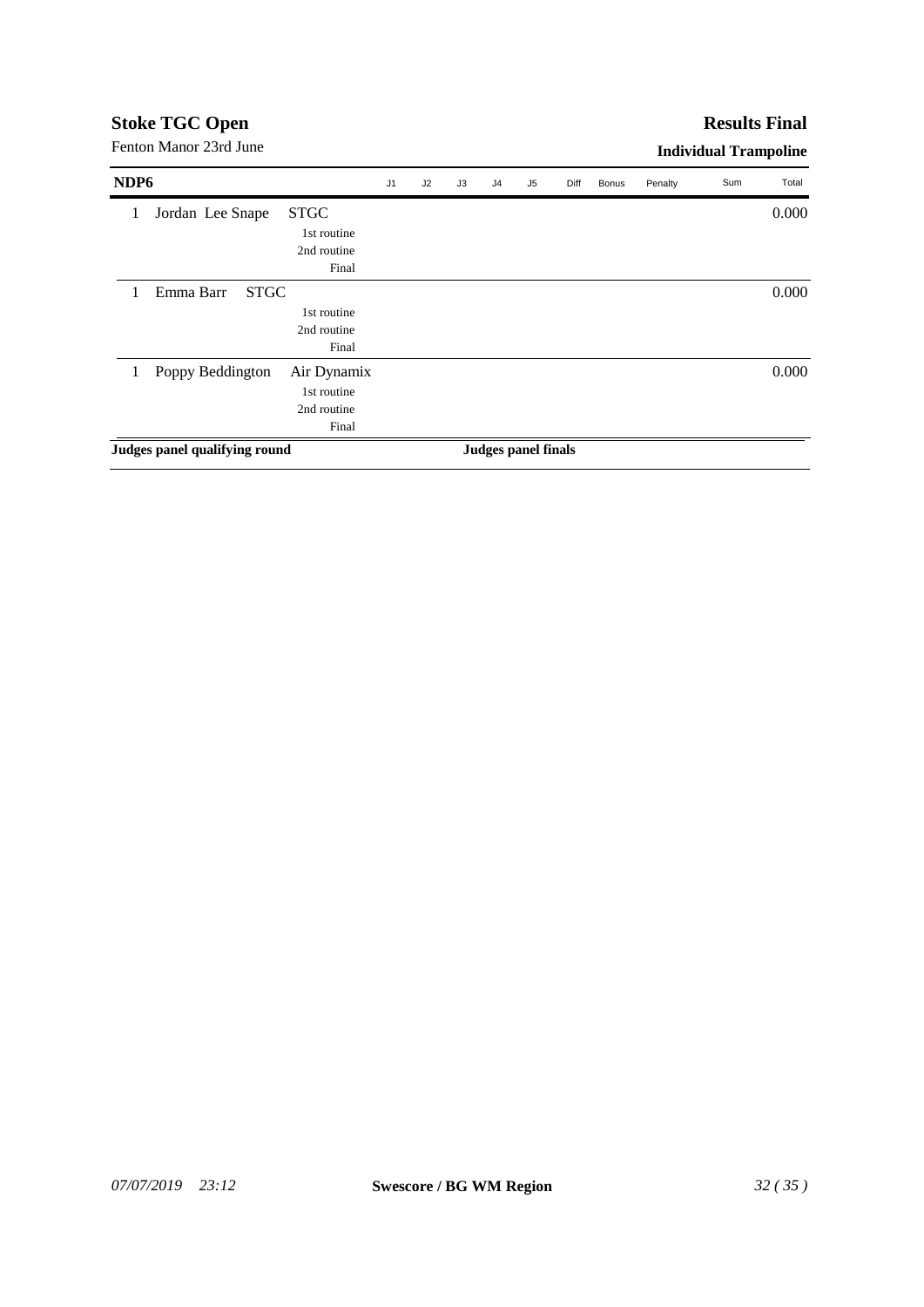## *07/07/2019 23:12* **Swescore / BG WM Region** *33 ( 35 )*

| Elite U13                                           | $\sf J1$ | J2 | J3 | J <sub>4</sub> | J <sub>5</sub>             | Diff | Bonus | Penalty | Sum | Total |
|-----------------------------------------------------|----------|----|----|----------------|----------------------------|------|-------|---------|-----|-------|
| <b>STGC</b><br>Keira Millington<br>$\boldsymbol{0}$ |          |    |    |                |                            |      |       |         |     | 0.000 |
| 1st routine                                         |          |    |    |                |                            |      |       |         |     |       |
| 2nd routine                                         |          |    |    |                |                            |      |       |         |     |       |
| Final                                               |          |    |    |                |                            |      |       |         |     |       |
| Katherine Bull<br><b>STGC</b><br>$\theta$           |          |    |    |                |                            |      |       |         |     | 0.000 |
| 1st routine                                         |          |    |    |                |                            |      |       |         |     |       |
| 2nd routine                                         |          |    |    |                |                            |      |       |         |     |       |
| Final                                               |          |    |    |                |                            |      |       |         |     |       |
| Chloe Lin<br><b>STGC</b><br>$\overline{0}$          |          |    |    |                |                            |      |       |         |     | 0.000 |
| 1st routine                                         |          |    |    |                |                            |      |       |         |     |       |
| 2nd routine                                         |          |    |    |                |                            |      |       |         |     |       |
| Final                                               |          |    |    |                |                            |      |       |         |     |       |
| Alfie Lynch<br>$\boldsymbol{0}$<br>Coventry         |          |    |    |                |                            |      |       |         |     | 0.000 |
| 1st routine                                         |          |    |    |                |                            |      |       |         |     |       |
| 2nd routine                                         |          |    |    |                |                            |      |       |         |     |       |
| Final                                               |          |    |    |                |                            |      |       |         |     |       |
| Daniel Coupe<br>$\boldsymbol{0}$<br>Coventry        |          |    |    |                |                            |      |       |         |     | 0.000 |
| 1st routine                                         |          |    |    |                |                            |      |       |         |     |       |
| 2nd routine                                         |          |    |    |                |                            |      |       |         |     |       |
| Final                                               |          |    |    |                |                            |      |       |         |     |       |
| Judges panel qualifying round                       |          |    |    |                | <b>Judges panel finals</b> |      |       |         |     |       |

Fenton Manor 23rd June **Individual Trampoline** 

## **Stoke TGC Open**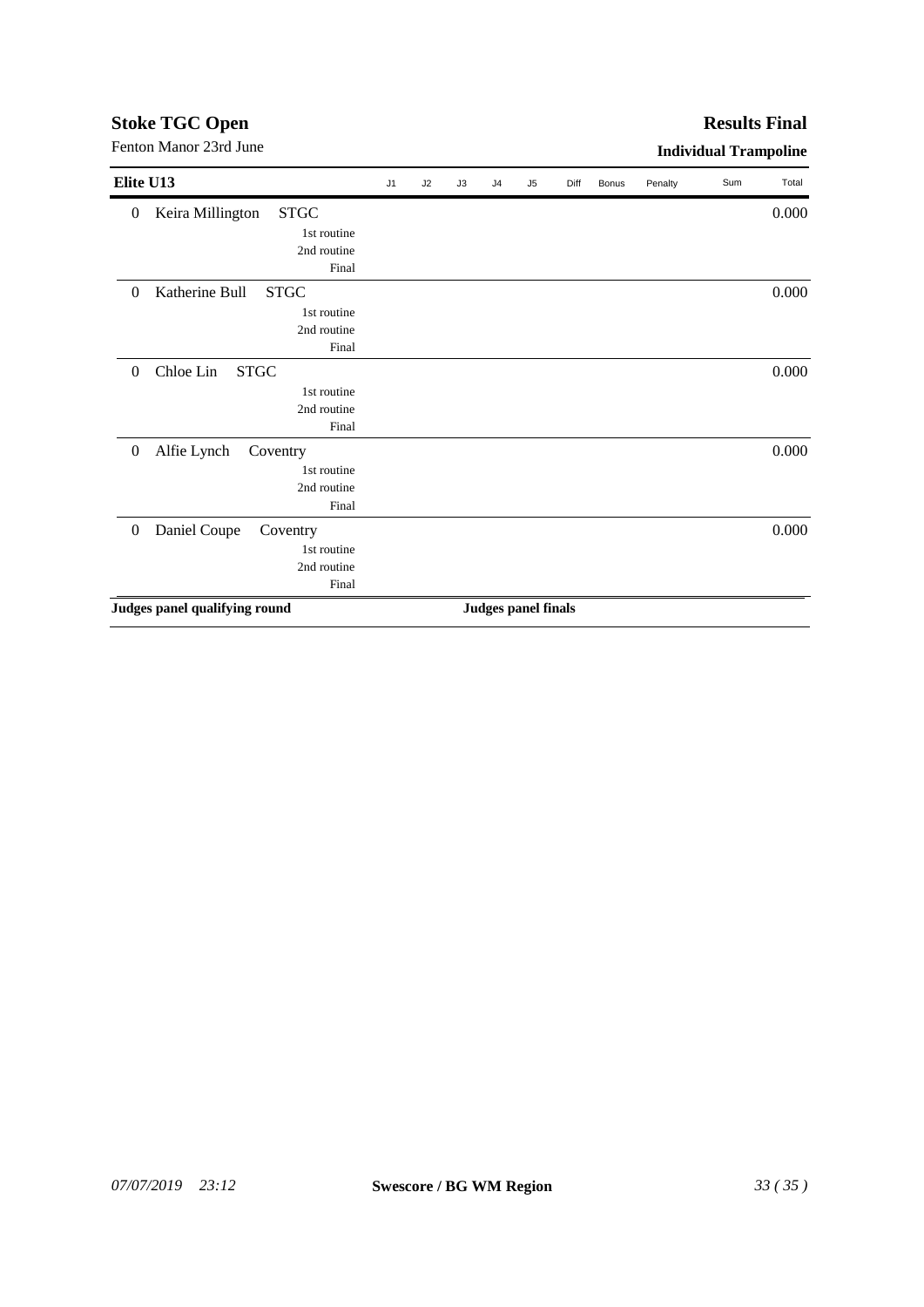## **Results Final**

| Elite $13+$      |                               |             | J <sub>1</sub> | J2 | J3 | J <sub>4</sub> | J5                  | Diff | Bonus | Penalty | Sum | Total |
|------------------|-------------------------------|-------------|----------------|----|----|----------------|---------------------|------|-------|---------|-----|-------|
| $\theta$         | Hannah Kilford                | <b>STGC</b> |                |    |    |                |                     |      |       |         |     | 0.000 |
|                  |                               | 1st routine |                |    |    |                |                     |      |       |         |     |       |
|                  |                               | 2nd routine |                |    |    |                |                     |      |       |         |     |       |
|                  |                               | Final       |                |    |    |                |                     |      |       |         |     |       |
| $\boldsymbol{0}$ | Emily Johnson                 | <b>STGC</b> |                |    |    |                |                     |      |       |         |     | 0.000 |
|                  |                               | 1st routine |                |    |    |                |                     |      |       |         |     |       |
|                  |                               | 2nd routine |                |    |    |                |                     |      |       |         |     |       |
|                  |                               | Final       |                |    |    |                |                     |      |       |         |     |       |
| $\overline{0}$   | Amy Jackson                   | <b>STGC</b> |                |    |    |                |                     |      |       |         |     | 0.000 |
|                  |                               | 1st routine |                |    |    |                |                     |      |       |         |     |       |
|                  |                               | 2nd routine |                |    |    |                |                     |      |       |         |     |       |
|                  |                               | Final       |                |    |    |                |                     |      |       |         |     |       |
|                  | Judges panel qualifying round |             |                |    |    |                | Judges panel finals |      |       |         |     |       |
|                  |                               |             |                |    |    |                |                     |      |       |         |     |       |